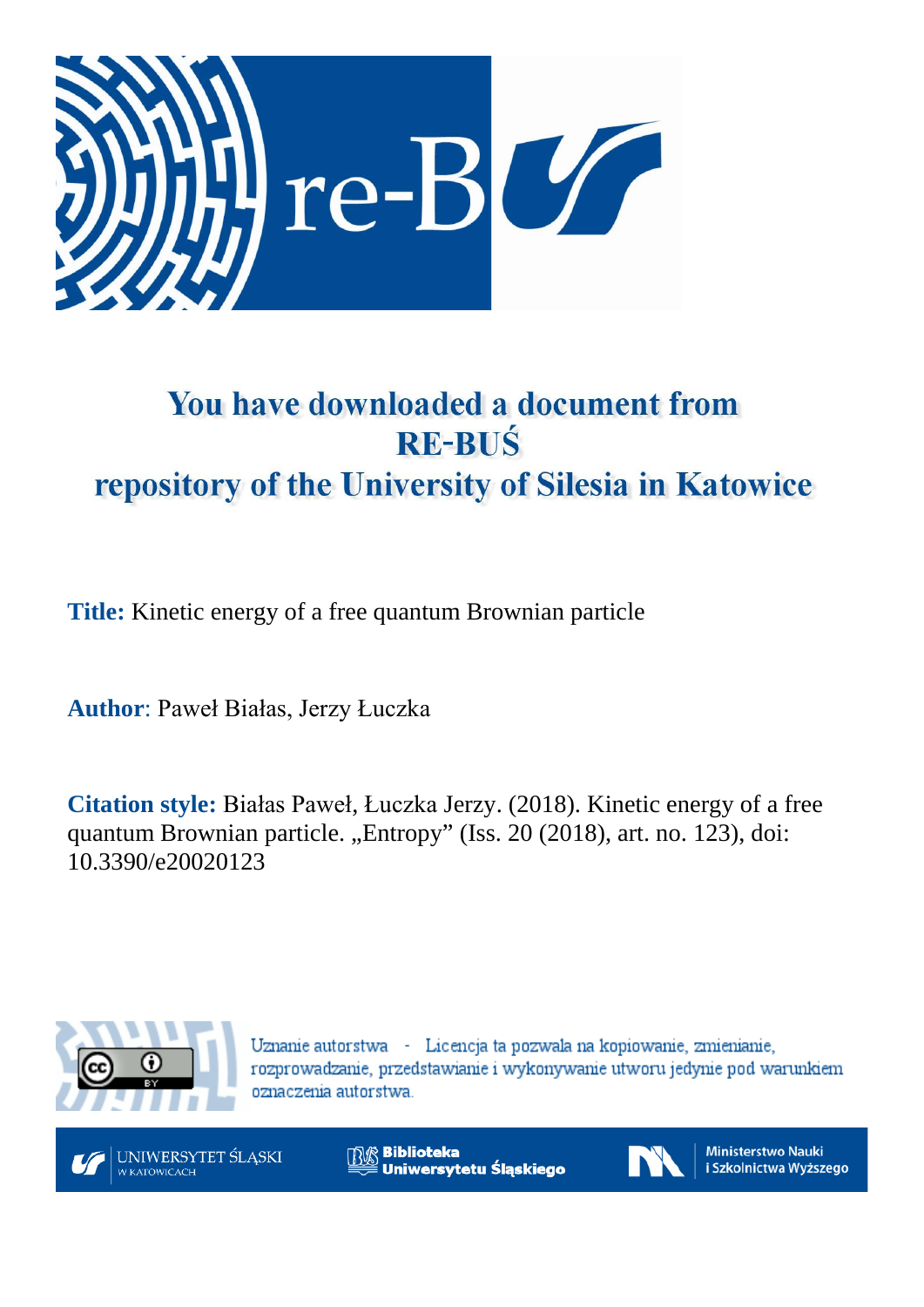



## *Article* **Kinetic Energy of a Free Quantum Brownian Particle**

### **Paweł Bialas <sup>1</sup> and Jerzy Łuczka 1,2,\* [ID](https://orcid.org/0000-0003-2296-4532)**

- 1 Institute of Physics, University of Silesia, 41-500 Chorzów, Poland; p.d.bialas@gmail.com
- <sup>2</sup> Silesian Center for Education and Interdisciplinary Research, University of Silesia, 41-500 Chorzów, Poland
- **\*** Correspondence: jerzy.luczka@us.edu.pl

Received: 29 December 2017; Accepted: 9 February 2018; Published: 12 February 2018

**Abstract:** We consider a paradigmatic model of a quantum Brownian particle coupled to a thermostat consisting of harmonic oscillators. In the framework of a generalized Langevin equation, the memory (damping) kernel is assumed to be in the form of exponentially-decaying oscillations. We discuss a quantum counterpart of the equipartition energy theorem for a free Brownian particle in a thermal equilibrium state. We conclude that the average kinetic energy of the Brownian particle is equal to thermally-averaged kinetic energy per one degree of freedom of oscillators of the environment, additionally averaged over all possible oscillators' frequencies distributed according to some probability density in which details of the particle-environment interaction are present via the parameters of the damping kernel.

**Keywords:** quantum Brownian motion; kinetic energy; equipartition theorem

#### **1. Introduction**

One of the enduring milestones of classical statistical physics is the theorem of the equipartition of energy [\[1\]](#page-15-0), which states that energy is shared equally amongst all energetically-accessible degrees of freedom of a system and relates average energy to the temperature *T* of the system. In particular, for each degree of freedom, the average kinetic energy is equal to  $E_k = k_B T/2$ , where  $k_B$  is the Boltzmann constant. This relation is exploited in various aspects of many areas of physics, chemistry and biology. However, in many cases, it is applied in an unjustified way forgetting about assumptions used in proving this theorem. One can notice confusion and mess, in particular in the case of quantum systems. In the standard course of classical statistical physics, the equality  $E_k = k_B T/2$  is derived under the following conditions:

- 1. The system is at thermal equilibrium of temperature *T*.
- 2. The state of the system is described by the Gibbs canonical probability distribution.
- 3. The Gibbs probability distribution describes an equilibrium state of the system in the limit of weak coupling with the thermostat.
- 4. The Gibbs probability distribution does not depend on the system-thermostat coupling constant.

It should be stressed that in classical statistical physics, the equality  $E_k = k_B T/2$  is universal: it does not depend either on the number of particles of the system or on the single-particle potential  $U(\vec{r}_i)$  in which the *i*-th particle dwells, as well as it does not depend on the form of mutual interaction  $U(\vec{r}_i, \vec{r}_j)$  between *i*-th and *j*-th particles of the system.

In quantum physics, the problem is more complicated. In the weak coupling limit, the density operator (or the density matrix) *ρ* for the canonical ensemble describes a thermal equilibrium state and has the form:

$$
\rho = \frac{1}{Z} e^{-H/k_B T}, \qquad Z = \text{Tr}\left(e^{-H/k_B T}\right),\tag{1}
$$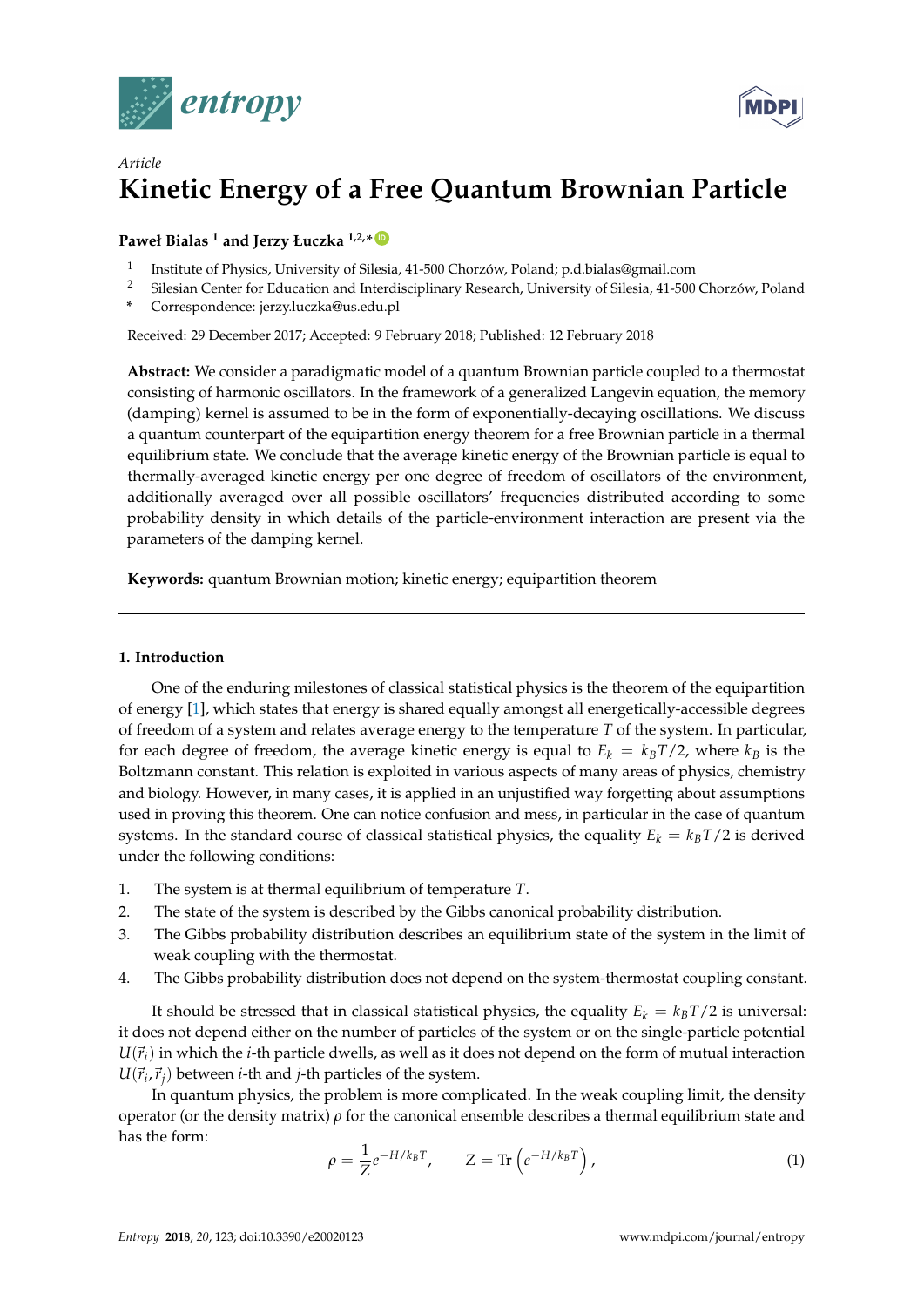where *H* is a Hamiltonian of the system. In the book by Feynman [\[2\]](#page-15-1), one can find Expression (2.88) for average kinetic energy  $\mathcal{E}_k(\omega_0)$  of a quantum harmonic oscillator of the eigenfrequency  $\omega_0$ . It has the form:

<span id="page-2-0"></span>
$$
\mathcal{E}_k(\omega_0) = \frac{1}{2m} \langle p^2 \rangle = \frac{\hbar \omega_0}{4} \coth \frac{\hbar \omega_0}{2k_B T'}
$$
 (2)

where *p* is momentum and *m* is the mass of the oscillator. The Hamiltonian of the oscillator has the well-known form:

$$
H = \frac{p^2}{2m} + \frac{m\omega_0^2 x^2}{2}.
$$
 (3)

We can perform the limit  $\omega_0 \to 0$ , which corresponds to the Hamiltonian of a free particle. In this limit, Equation [\(2\)](#page-2-0) assumes the form:

<span id="page-2-1"></span>
$$
E_k = \frac{1}{2}k_B T. \tag{4}
$$

It is the same expression as for the classical free particle. However, Equations [\(2\)](#page-2-0) and [\(4\)](#page-2-1) are different. This means that for quantum systems, in contrast to a classical case, the average kinetic energy depends on the potential  $U(x)$ , even in the weak coupling limit. If the weak coupling limit does not hold, the problem is even much more complicated. It is the aim of this paper to discuss the question of equipartition energy for an arbitrary system-thermostat coupling. We study only one specific and as simple as possible model of a quantum open system to present basic concepts and ideas. Therefore, we consider a free quantum particle coupled to its environment, which is modeled as a collection of harmonic oscillators of temperature *T*. This old clichéd system-environment model [\[3\]](#page-15-2) has been re-considered many, many times by each next generation of physicists [\[4\]](#page-15-3). However, it is still difficult to find a transparent presentation of this fundamental issue of the quantum statistical physics focused on the kinetic energy. To achieve the aim, we try to use the simplest techniques and methods to make the paper consistent and self-contained, and we neglect many unnecessary and redundant aspects of the theory.

The remaining part of the paper is organized as follows. In Section [2,](#page-2-2) we describe the model and derive the integro-differential Generalized Langevin Equation (GLE); in Section [3,](#page-4-0) the fluctuation-dissipation relation is presented; the form of the dissipation integral kernel of GLE is described in Section [4;](#page-5-0) in Section [5,](#page-5-1) we convert the integro-differential Langevin equation into a set of differential equations; the equipartition theorem is discussed in Section  $6$ ; some selected physical regimes are analyzed in Section [7;](#page-9-0) we conclude the work with a brief résumé in Section [8;](#page-12-0) in Appendices [A–](#page-13-0)[C,](#page-14-0) we present some auxiliary calculations.

#### <span id="page-2-2"></span>**2. Hamiltonian Model and Generalized Langevin Equation**

A paradigmatic model of a one-dimensional quantum Brownian motion consists of a particle of mass *M* subjected to the potential  $U(x)$  and interacting with a large number of independent oscillators, which form a thermostat (environment) E of temperature *T* being in an equilibrium canonical (Gibbs) state. The quantum-mechanical Hamiltonian of such a total system can be written in the form [\[3](#page-15-2)[–5\]](#page-15-4):

$$
H = \frac{p^2}{2M} + U(x) + \sum_{i} \left[ \frac{p_i^2}{2m_i} + \frac{m_i \omega_i^2}{2} (q_i - \eta_i x)^2 \right],
$$
 (5)

where the coordinate and momentum operators  $\{x, p\}$  refer to the Brownian particle and  $\{q_i, p_i\}$ are the coordinate and momentum operators of the *i*-th heat bath oscillator of mass *m<sup>i</sup>* and the eigenfrequency  $\omega_i$ . The parameter  $\eta_i$  characterizes the interaction strength of the particle with the *i*-th oscillator. There is the counter-term, the last term proportional to  $x^2$ , which is included to cancel a harmonic contribution to the particle potential. All coordinate and momentum operators obey canonical equal-time commutation relations.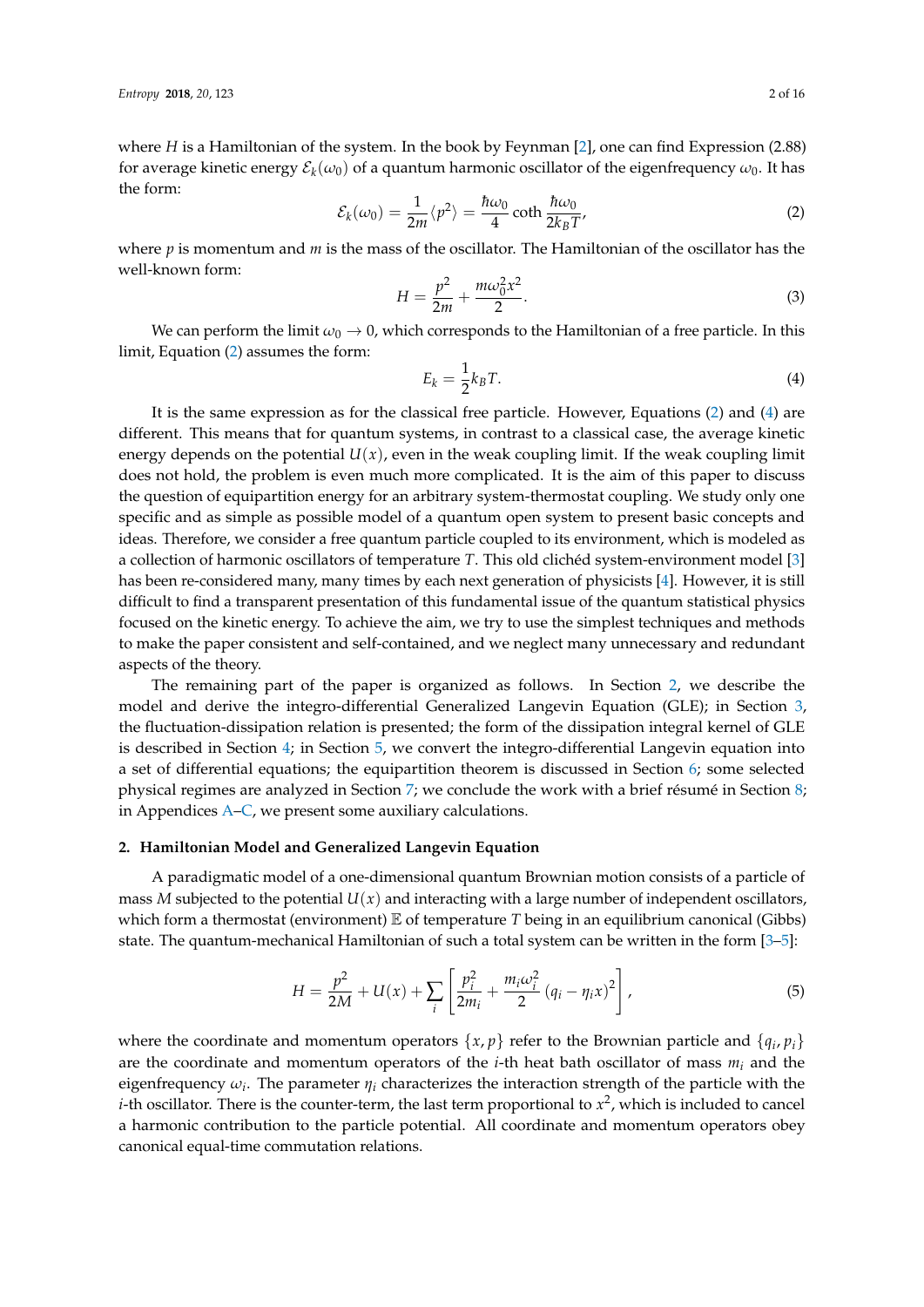The next step is to write the Heisenberg equations of motion for all coordinate and momentum operators. For the Brownian particle, the Heisenberg equations are:

$$
\dot{x} \equiv \frac{dx}{dt} = \frac{i}{\hbar} \left[ H, x \right] = \frac{p}{M'},\tag{6}
$$

$$
\dot{p} \equiv \frac{dp}{dt} = \frac{i}{\hbar} [H, p] = \frac{i}{\hbar} [U(x), p] + \sum_{i} c_{i} (q_{i} - \eta_{i} x), \tag{7}
$$

where:

<span id="page-3-4"></span><span id="page-3-2"></span><span id="page-3-1"></span><span id="page-3-0"></span>
$$
c_i = \eta_i m_i \omega_i^2. \tag{8}
$$

For the environment operators, one gets:

$$
\dot{q}_i = \frac{p_i}{m_i},\tag{9}
$$

<span id="page-3-5"></span>
$$
\dot{p}_i = -m_i \omega_i^2 q_i + c_i x. \tag{10}
$$

What we need in Equation [\(7\)](#page-3-0) is the solution  $q_i = q_i(t)$ , which can be obtained from Equations [\(9\)](#page-3-1) and [\(10\)](#page-3-2) with the result (see  $[6]$ ):

<span id="page-3-3"></span>
$$
q_i(t) = q_i(0)\cos(\omega_i t) + \frac{p_i(0)}{m_i\omega_i}\sin(\omega_i t) + \frac{c_i}{m_i\omega_i}\int_0^t \sin[\omega_i (t-s)]x(s)ds.
$$
 (11)

The following step is to integrate by parts the last term in Equation [\(11\)](#page-3-3) and insert it into Equation [\(7\)](#page-3-0) for  $p = p(t)$ . Using Equation [\(6\)](#page-3-4), after some algebra, one can obtain an effective equation of motion for the particle coordinate  $x(t)$ . It is called a generalized Langevin equation and has the form:

$$
M\ddot{x}(t) + \int_0^t \gamma(t-s)\dot{x}(s) ds = -U'(x(t)) - \gamma(t)x(0) + F(t),
$$
\n(12)

where  $U'(x)$  denotes differentiation with respect to *x*,  $\gamma(t)$  is a dissipation function (damping or memory kernel) and *F*(*t*) denotes the random force,

$$
\gamma(t-s) = \sum_{i} \frac{c_i^2}{m_i \omega_i^2} \cos(\omega_i(t-s)),\tag{13}
$$

<span id="page-3-6"></span>
$$
F(t) = \sum_{i} c_i \left[ q_i(0) \cos(\omega_i t) + \frac{p_i(0)}{m_i \omega_i} \sin(\omega_i t) \right].
$$
 (14)

The dynamics of the quantum Brownian particle is therefore described by a stochastic integro-differential equation for the coordinate operator  $x(t)$ . Probably Magalinskij [\[3\]](#page-15-2) was the first, in 1959, to derive the integro-differential Equation [\(12\)](#page-3-5) and formulated the problem in the above way. Next, from 1966, a series of papers were published on this topic, but a complete list of papers is too long to present here. We cite a part of them [\[7](#page-15-6)[–12\]](#page-16-0). Generally, it is difficult to analyze this kind of integro-differential equation for operators. However, in the case of a free Brownian particle (when  $U(x) = 0$ ) or for a harmonic oscillator (when  $U(x) \propto x^2$ ), Equation [\(12\)](#page-3-5) can be solved exactly, at least in a formal way. In the classical case, equations like Equation [\(12\)](#page-3-5) describe non-Markovian stochastic processes [\[5\]](#page-15-4). In the quantum case, there is no good definition of Markovian or non-Markovian processes, and therefore, a classification with respect to these notions is not constructive.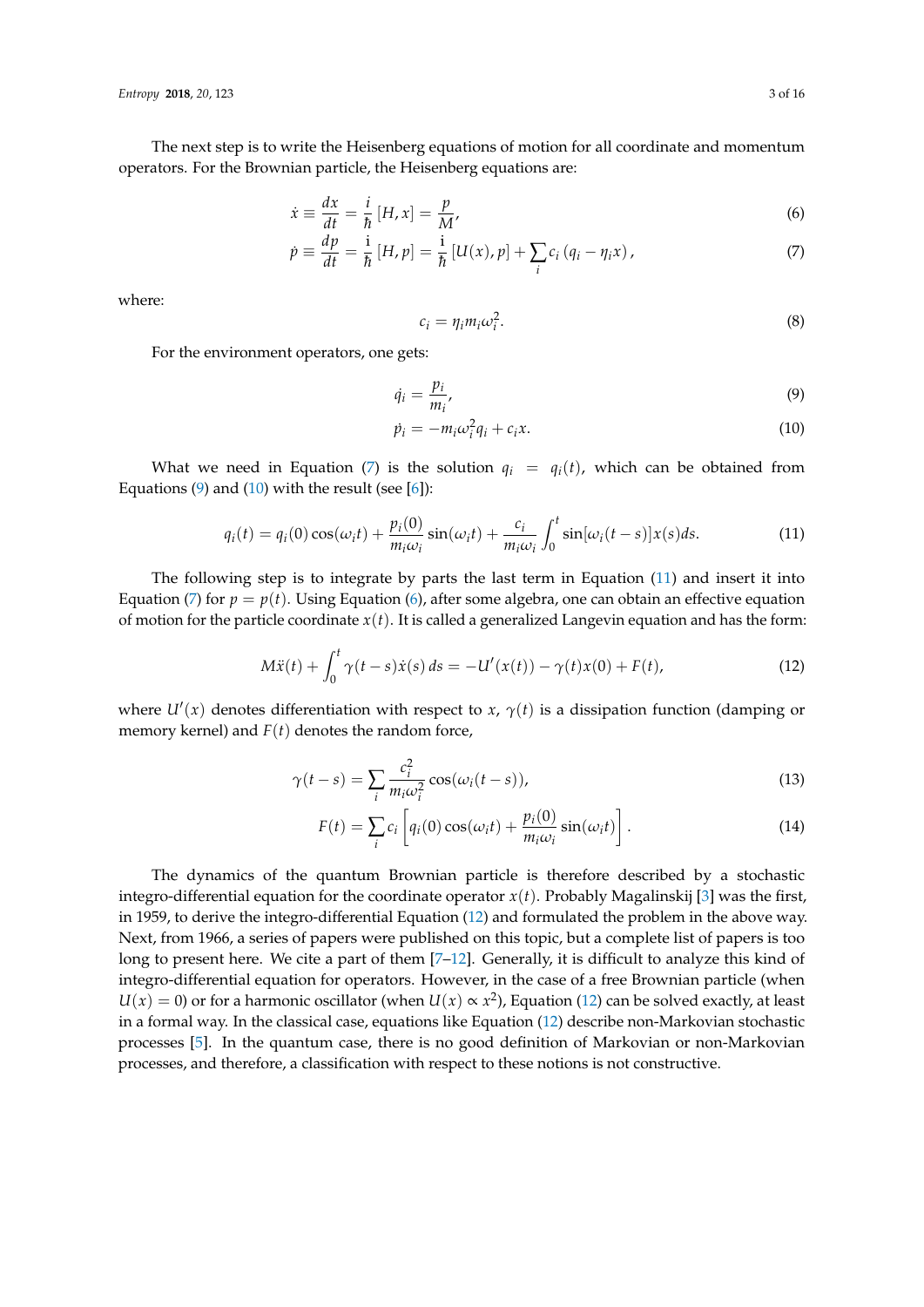#### <span id="page-4-0"></span>**3. Fluctuation-Dissipation Theorem**

In the standard approach, it is assumed that the initial state  $\rho(0)$  of the total system is uncorrelated, i.e.,  $\rho(0) = \rho_S \otimes \rho_T$ , where  $\rho_S$  is an arbitrary state of the Brownian particle and  $\rho_T$  is an equilibrium canonical state of the thermostat (environment) E of temperature *T*, namely,

$$
\rho_T = \exp(-H_E/k_B T)/\text{Tr}[\exp(-H_E/k_B T)],\tag{15}
$$

where:

$$
H_E = \sum_i \left[ \frac{p_i^2}{2m_i} + \frac{1}{2} m_i \omega_i^2 q_i^2 \right]
$$
 (16)

is the Hamiltonian of the thermostat. The operator-valued random force  $F(t)$  is a family of non-commuting operators whose commutators are *c*-numbers. Its mean value is zero,

<span id="page-4-1"></span>
$$
\langle F(t) \rangle \equiv \text{Tr} \left[ F(t) \rho_T \right] = 0, \tag{17}
$$

and the symmetrized correlation function:

<span id="page-4-4"></span>
$$
C(t_1, t_2) = \langle [F(t_1); F(t_2)]_+ \rangle \equiv \frac{1}{2} \langle F(t_1)F(t_2) + F(t_2)F(t_1) \rangle \tag{18}
$$

takes the form:

$$
C(t_1, t_2) = C(t_1 - t_2) = \sum_i \frac{\hbar c_i^2}{2m_i \omega_i} \coth\left(\frac{\hbar \omega_i}{2k_B T}\right) \cos[\omega_i (t_1 - t_2)].
$$
\n(19)

The symmetrization is needed for  $C(t_1, t_2)$  to be a real function with a correct limit in the classical case. We observe that it depends on the time difference  $C(t_1, t_2) = C(t_1 - t_2) = C(\tau)$  for  $\tau = t_1 - t_2$ . Statistical characteristics of the random force  $F(t)$  are similar to characteristics for a classical stationary Gaussian stochastic process, which models thermal equilibrium noise. Therefore, *F*(*t*) is called the Gaussian operator, which represents quantum thermal noise.

It is convenient to introduce the spectral function:

<span id="page-4-3"></span>
$$
J(\omega) = \sum_{i} \frac{c_i^2}{m_i \omega_i^2} \delta(\omega - \omega_i).
$$
 (20)

Then, the damping kernel Equation [\(13\)](#page-3-6) can be expressed as:

$$
\gamma(\tau) = \int_0^\infty d\omega J(\omega) \cos \omega \tau \tag{21}
$$

and the correlation function Equation [\(19\)](#page-4-1) reads:

$$
C(\tau) = \int_0^\infty d\omega \, \frac{\hbar \omega}{2} \coth\left(\frac{\hbar \omega}{2k_B T}\right) J(\omega) \cos \omega \tau.
$$
 (22)

If we introduce the Fourier transforms of the dissipation and correlation functions,

<span id="page-4-5"></span>
$$
\gamma(\tau) = \int_0^\infty d\omega \, \hat{\gamma}(\omega) \cos \omega \tau, \quad C(\tau) = \int_0^\infty d\omega \, \hat{C}(\omega) \cos \omega \tau,
$$
 (23)

then we see that the following equality:

<span id="page-4-2"></span>
$$
\hat{C}(\omega) = \frac{\hbar\omega}{2}\coth\left(\frac{\hbar\omega}{2k_BT}\right)\,\hat{\gamma}(\omega) \tag{24}
$$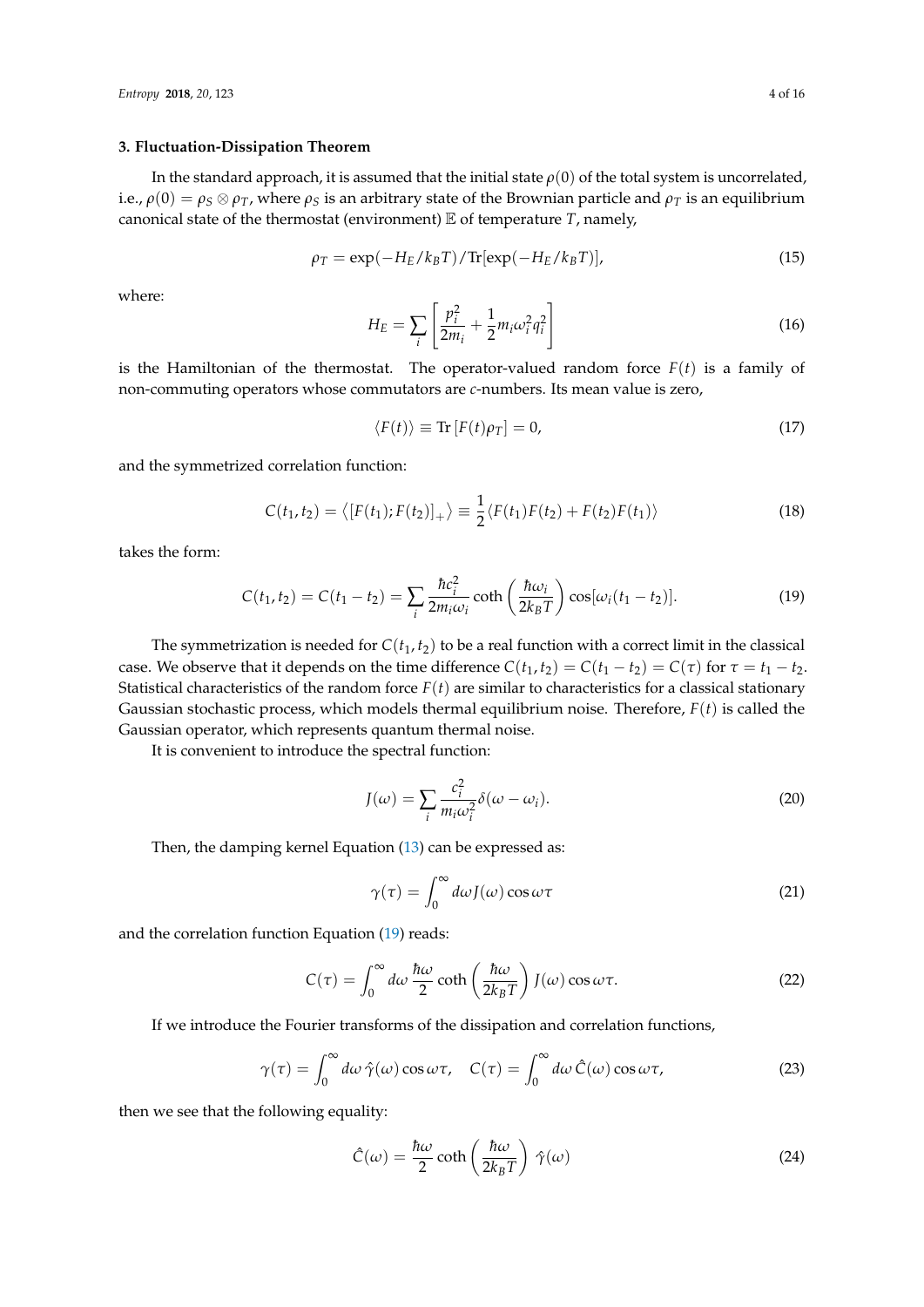holds. We obtain the relation between the dissipation  $\hat{\gamma}(\omega)$  and correlation  $\hat{C}(\omega)$  spectra. This is what is named the fluctuation-dissipation theorem [\[12](#page-16-0)[–14\]](#page-16-1). In this relation, quantum effects are incorporated via the prefactor in r.h.s. of Equation [\(24\)](#page-4-2).

#### <span id="page-5-0"></span>**4. Dissipation Function**

The influence of the thermostat  $E$  on the Brownian particle is manifested through the correlation function Equation [\(19\)](#page-4-1) of the thermostat. If it is a finite quantum system, then its energy spectrum is discrete, and all its correlation functions are almost periodic in time. On the other hand, if the thermostat is an infinitely-extended system, then its correlation functions decay. Let us observe that if E is finite, then the spectral function  $J(\omega)$  is a completely singular distribution (the sum in Equation [\(20\)](#page-4-3) is over discrete values of *i*), and if E is infinite, then  $J(\omega)$  is, at least on some intervals, a continuous function of  $\omega$  (in the thermodynamic limit for  $\mathbb E$ , the summation in Equation [\(20\)](#page-4-3) is replaced by an integral over a frequency). Below and up to the end of the paper, we assume that the environment  $E$  is an infinite system.

In order to start an analysis of GLE Equation [\(12\)](#page-3-5), one has to specify at least one of three quantities: the dissipation kernel  $\gamma(t)$ , or the correlation function  $C(t)$  of the random force  $F(t)$ , or the spectral function *J*( $\omega$ ). We assume  $\gamma(t)$  to have the form:

<span id="page-5-2"></span>
$$
\gamma(t) = \frac{\gamma_0}{\tau_c} e^{-|t|/\tau_c} \cos(\Omega t)
$$
\n(25)

with three non-negative parameters  $γ_0$ ,  $τ_c$  and  $Ω$ . The parameter  $γ_0$  is the system-environment coupling strength, and *τ<sup>c</sup>* defines decay or relaxation time and characterizes memory effects. Finally,  $\Omega$  is the frequency in the relaxation process of the momentum (velocity). It is important to mention that  $\tau_c$  is, via the fluctuation-dissipation theorem, the correlation time of quantum thermal fluctuations and appears in the correlation function  $C(t_1, t_2)$  defined by Equation [\(18\)](#page-4-4).

Why this form of the dissipation function? There are several reasons for this choice:

- In the classical limit, it is a direct relation between the dissipation kernel  $\gamma(t)$  and the correlation function  $C(t)$ :  $C(t) = k_B T \gamma(t)$ . Therefore, for Equation [\(25\)](#page-5-2), the correlation function is sufficiently universal and has been considered for many systems.
- When  $\Omega = 0$ , it reduces to the exponential form and is known as a Drude model. Moreover, it has been considered in relation to colored noise problems.
- When  $\Omega = 0$  and  $\tau_c \to 0$ , then  $\gamma(t)$  tends to the Dirac delta function, and the integral term reduces to  $\gamma_0 \dot{x}(t)$  (no memory effects), which is the well-known Stokes force with  $\gamma_0$  interpreted as a friction (damping) coefficient. Here, the parameter *γ*<sup>0</sup> plays the role of coupling the strength of the Brownian particle to the thermostat.
- This form allows converting the integro-differential Equation [\(12\)](#page-3-5) into a set of differential equations, which can be handled by known methods. It is important from a technical point of view to have a method of any sort to analyze Equation [\(12\)](#page-3-5).

#### <span id="page-5-1"></span>**5. Generalized Langevin Equation as a Set of Differential Equations**

The integral part of Equation [\(12\)](#page-3-5) is the convolution of  $\gamma(t)$  and  $\dot{x}(t)$ . It suggests applying integral transforms like the Laplace or Fourier ones to solve it. Here, we exploit another method, which is based on the observation that if  $\gamma(t)$  fulfills a linear ordinary differential equation with constant coefficients, then Equation [\(12\)](#page-3-5) can be converted to a set of ordinary differential equations. Note that the function *γ*(*t*) in Form [\(25\)](#page-5-2) fulfills a differential equation of second order, which is similar to the Newton equation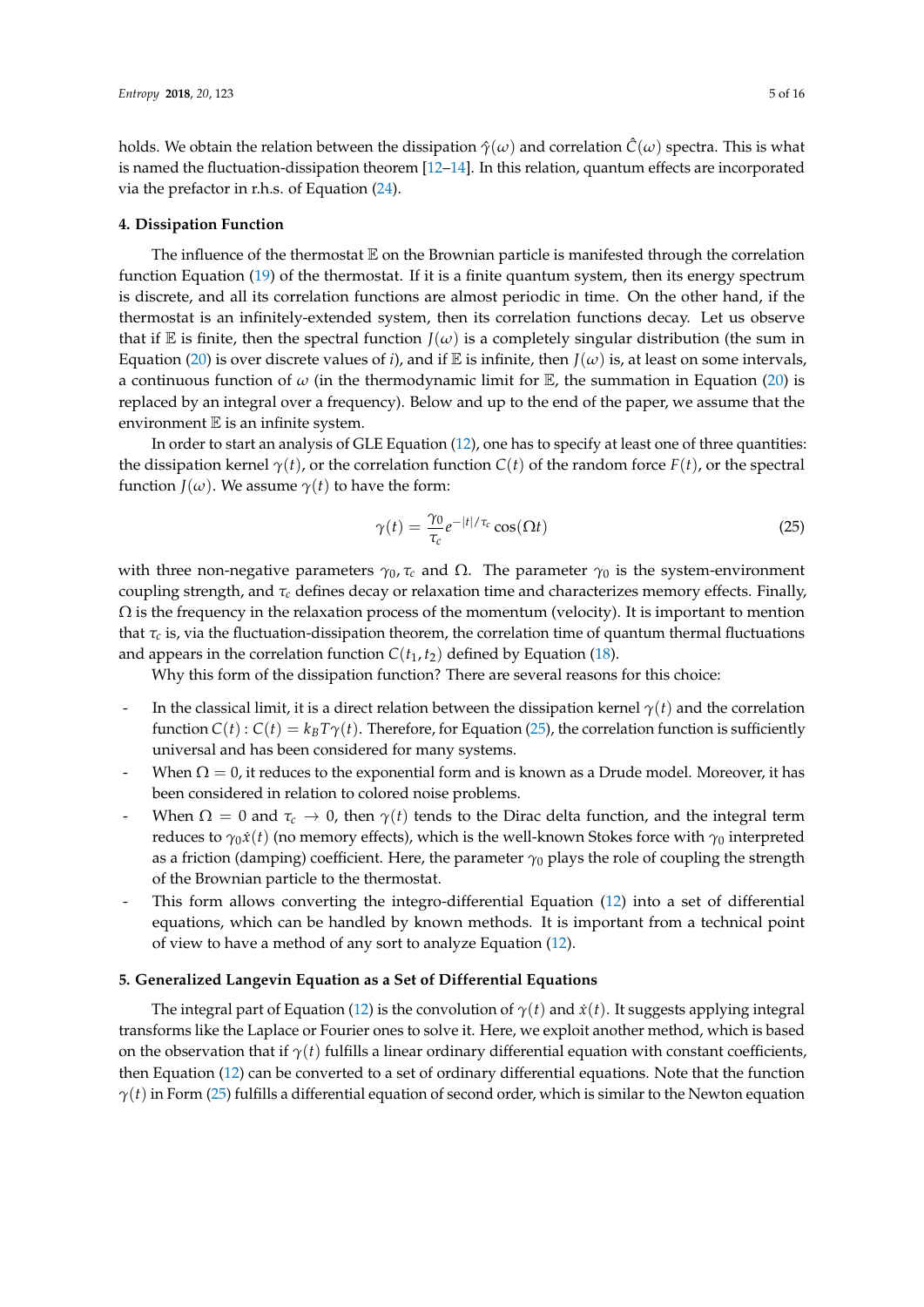for a damped harmonic oscillator. We introduce auxiliary variables (in fact, operators)  $u(t)$  and  $v(t)$  by the relations:

$$
u(t) = \mu \int_0^t e^{-\varepsilon(t-s)} \cos[\Omega(t-s)] p(s) ds,
$$
 (26)

$$
v(t) = \mu \int_0^t e^{-\varepsilon(t-s)} \sin[\Omega(t-s)] p(s) ds,
$$
\n(27)

<span id="page-6-3"></span>
$$
\mu = \mu_0 \,\varepsilon, \quad \mu_0 = \frac{\gamma_0}{M}, \quad \varepsilon = \frac{1}{\tau_c}.
$$
\n(28)

Then, Equation [\(12\)](#page-3-5) is converted to the following set of differential equations:

<span id="page-6-0"></span>
$$
\begin{aligned}\n\dot{x}(t) &= \frac{1}{M}p(t), \\
\dot{p}(t) &= -u(t) - U'(x(t)) - \gamma(t)x(0) + F(t), \\
\dot{u}(t) &= \mu p(t) - \varepsilon u(t) - \Omega v(t), \\
\dot{v}(t) &= \Omega u(t) - \varepsilon v(t).\n\end{aligned} \tag{29}
$$

To proceed further, we have to specify the form of the potential  $U(x)$ . The simplest case is when  $U(x) = 0$ , i.e., for the free particle. The second exactly solvable case is the harmonic oscillator with  $U(x) = (1/2)M\omega_0^2 x^2$ . For other forms of  $U(x)$ , the problem Equation [\(29\)](#page-6-0) cannot be solved, and only mathematically uncontrolled approximations have been applied. The main elements of analysis of averaged kinetic energy are similar for both a free particle and a harmonic oscillator. However, a more pedagogical example is a free particle because the calculations are less tedious. It is the only reason for our choice  $U(x) = 0$ . In such a case, in order to calculate the averaged kinetic energy, it is sufficient to consider the reduced set of equations:

$$
\dot{p}(t) = -u(t) - \gamma(t)x(0) + F(t),
$$
  
\n
$$
\dot{u}(t) = \mu p(t) - \varepsilon u(t) - \Omega v(t),
$$
  
\n
$$
\dot{v}(t) = \Omega u(t) - \varepsilon v(t).
$$
\n(30)

It can be rewritten in the matrix form:

<span id="page-6-1"></span>
$$
\frac{d}{dt}\mathbf{X}(t) = \mathbf{A}\mathbf{X}(t) + \mathbf{B}(t),
$$
\n(31)

where:

$$
\mathbf{X}(t) = [p(t), u(t), v(t)]^{\mathsf{T}},
$$
\n(32)

$$
\mathbf{B}(t) = \left(-\gamma(t)x(0) + F(t)\right) \begin{bmatrix} 1 & 0 & 0 \end{bmatrix}^{\mathsf{T}}
$$
\n(33)

and T denotes the transpose of a matrix, which switches the row into the column. The matrix **A** has the form:  $\overline{a}$ 

$$
\mathbf{A} = \begin{bmatrix} 0 & -1 & 0 \\ \mu & -\varepsilon & -\Omega \\ 0 & \Omega & -\varepsilon \end{bmatrix}.
$$
 (34)

The solution of the the non-homogeneous linear differential Equation [\(31\)](#page-6-1) reads [\[6\]](#page-15-5):

<span id="page-6-2"></span>
$$
\mathbf{X(t)} = \mathbf{R}(t)\mathbf{X(0)} + \int_0^t \mathbf{R}(t-s)\mathbf{B(s)}ds, \quad \mathbf{R}(t) = e^{\mathbf{A}t},
$$
\n(35)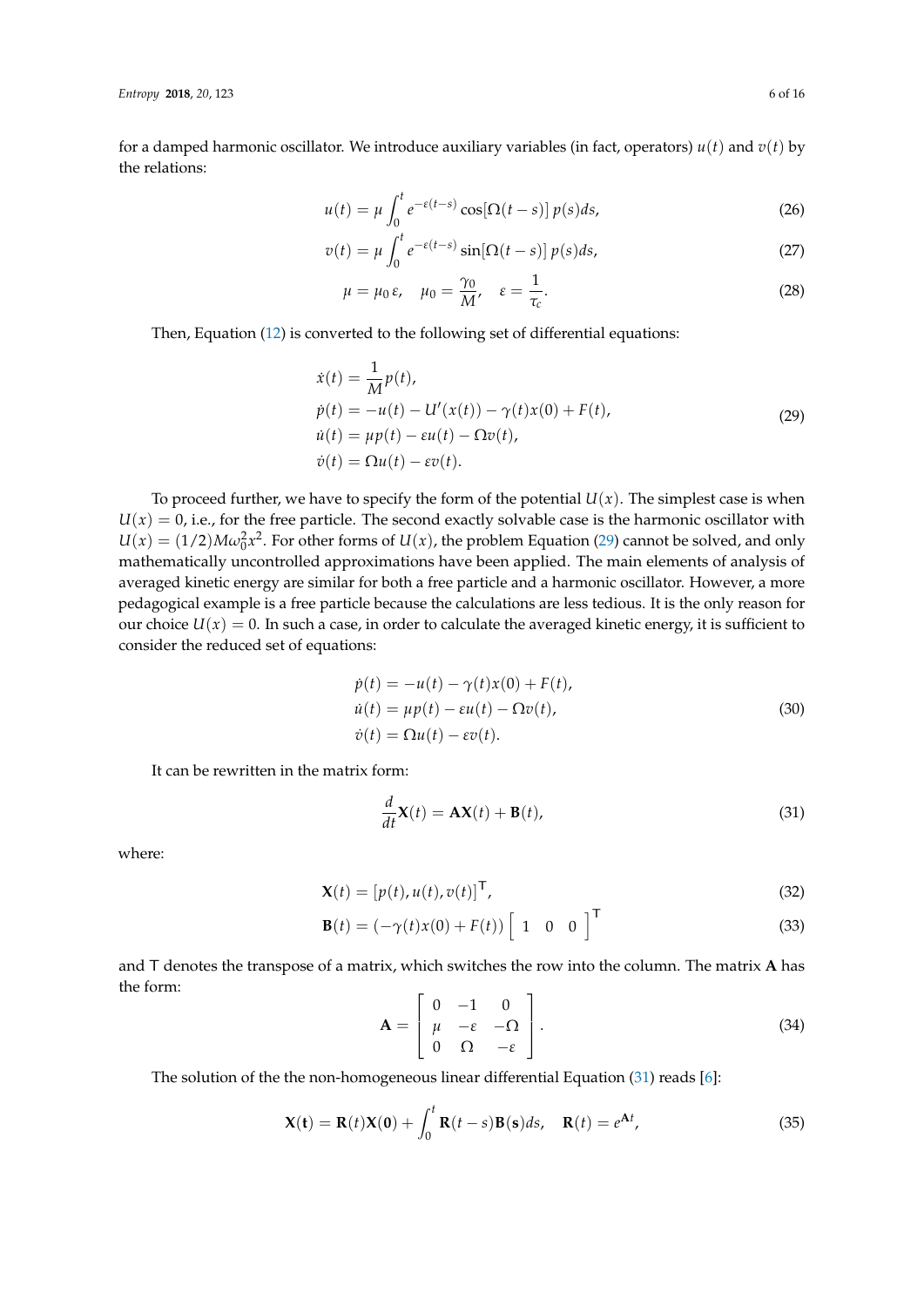where:

$$
\mathbf{X}(0) = [p(0), 0, 0]^\mathsf{T}.\tag{36}
$$

The spectrum of the matrix **A** and its invariant subspaces determine the time dependence of Equation [\(35\)](#page-6-2). Now, the only problem is to determine the exponential of the matrix **A***t*, i.e., the matrix **R**(*t*), which can be computed in many ways. The authors of the paper [\[15\]](#page-16-2) say about 19 ways. As they write: "In practice, consideration of computational stability and efficiency indicates that some of the methods are preferable to others, but that none are completely satisfactory". The traditional way is to transform **A** into its Jordan canonical form. Here, we will use a less traditional method, namely the Putzer algorithm [\[16\]](#page-16-3), in which the exponential of the matrix **A***t* can be computed knowing nothing more than the eigenvalues of the matrix **A**. Moreover, the algorithm does not require that the matrix **A** is diagonalizable. We think that this method is simple, elegant and suitable for presentation to students and younger researchers. It is described in Appendix [A.](#page-13-0)

#### <span id="page-7-0"></span>**6. Average Kinetic Energy in Equilibrium**

The operator of the kinetic energy  $H_k(t) = p^2(t)/2M$  is expressed by the momentum  $p(t)$ , which is the first component of the vector  $X(t)$  determined by Equation [\(35\)](#page-6-2). We calculate its average in the long time limit  $t \to \infty$  when a stationary state is approached. This stationary state is a thermal equilibrium state. The first component of  $X(t)$  is:

<span id="page-7-1"></span>
$$
p(t) = \mathbf{R}_{11}(t)p(0) + \int_0^t \mathbf{R}_{11}(t-s)\gamma(s)x(0)ds + \int_0^t \mathbf{R}_{11}(t-s)F(s)ds,
$$
\n(37)

where  $\mathbf{R}_{11}(t)$  is the first element of the matrix  $\mathbf{R}(t)$ . As is shown in Appendix [A,](#page-13-0) elements of this matrix are exponentially decreasing functions of time. This means that the average value of the momentum  $\langle p(t) \rangle \to 0$  as  $t \to \infty$ . To evaluate the average kinetic energy, we consider the symmetrized momentum-momentum correlation function  $\langle [p(t);p(u)]_+\rangle$ . In the long time limit, the first two terms of Equation [\(37\)](#page-7-1) do not contribute to it, and only the last term contributes, yielding:

<span id="page-7-2"></span>
$$
\langle [p(t);p(s)]_+ \rangle = \int_0^t dt_1 \int_0^s dt_2 \, \mathbf{R}_{11}(t-t_1) \mathbf{R}_{11}(s-t_2) \langle [F(t_1);F(t_2)]_+ \rangle \,. \tag{38}
$$

Now, we use the results of Section [3](#page-4-0) and insert the expression for the correlation function Equation [\(23\)](#page-4-5) of quantum thermal noise  $F(t)$  into Equation [\(38\)](#page-7-2). The result is:

$$
\langle [p(t);p(s)]_+ \rangle = \int_0^\infty d\omega \; \hat{C}(\omega) \int_0^t dt_1 \int_0^s dt_2 \; \mathbf{R}_{11}(t-t_1) \mathbf{R}_{11}(s-t_2) \cos[\omega(t_1-t_2)]. \tag{39}
$$

In particular, for  $t = s$ , it is the second statistical moment of the momentum,

<span id="page-7-3"></span>
$$
\langle p^2(t) \rangle = \int_0^\infty d\omega \; \hat{C}(\omega) \int_0^t dt_1 \int_0^t dt_2 \; \mathbf{R}_{11}(t - t_1) \mathbf{R}_{11}(t - t_2) \cos \left[\omega \left(t_1 - t_2\right)\right]. \tag{40}
$$

We introduce new integration variables  $\tau = t - t_1$  and  $u = t - t_2$  to convert Equation [\(40\)](#page-7-3) into the form:

$$
\langle p^2(t) \rangle = \int_0^\infty d\omega \, \hat{C}(\omega) \int_0^t d\tau \int_0^t du \, \mathbf{R}_{11}(\tau) \mathbf{R}_{11}(u) \cos \left[\omega \left(\tau - u\right)\right]. \tag{41}
$$

Finally, in the long time limit  $t \to \infty$ , average kinetic energy is obtained as:

<span id="page-7-4"></span>
$$
E_k = \lim_{t \to \infty} \frac{1}{2M} \langle p^2(t) \rangle = \frac{1}{2M} \int_0^\infty d\omega \,\hat{C}(\omega) I(\omega), \tag{42}
$$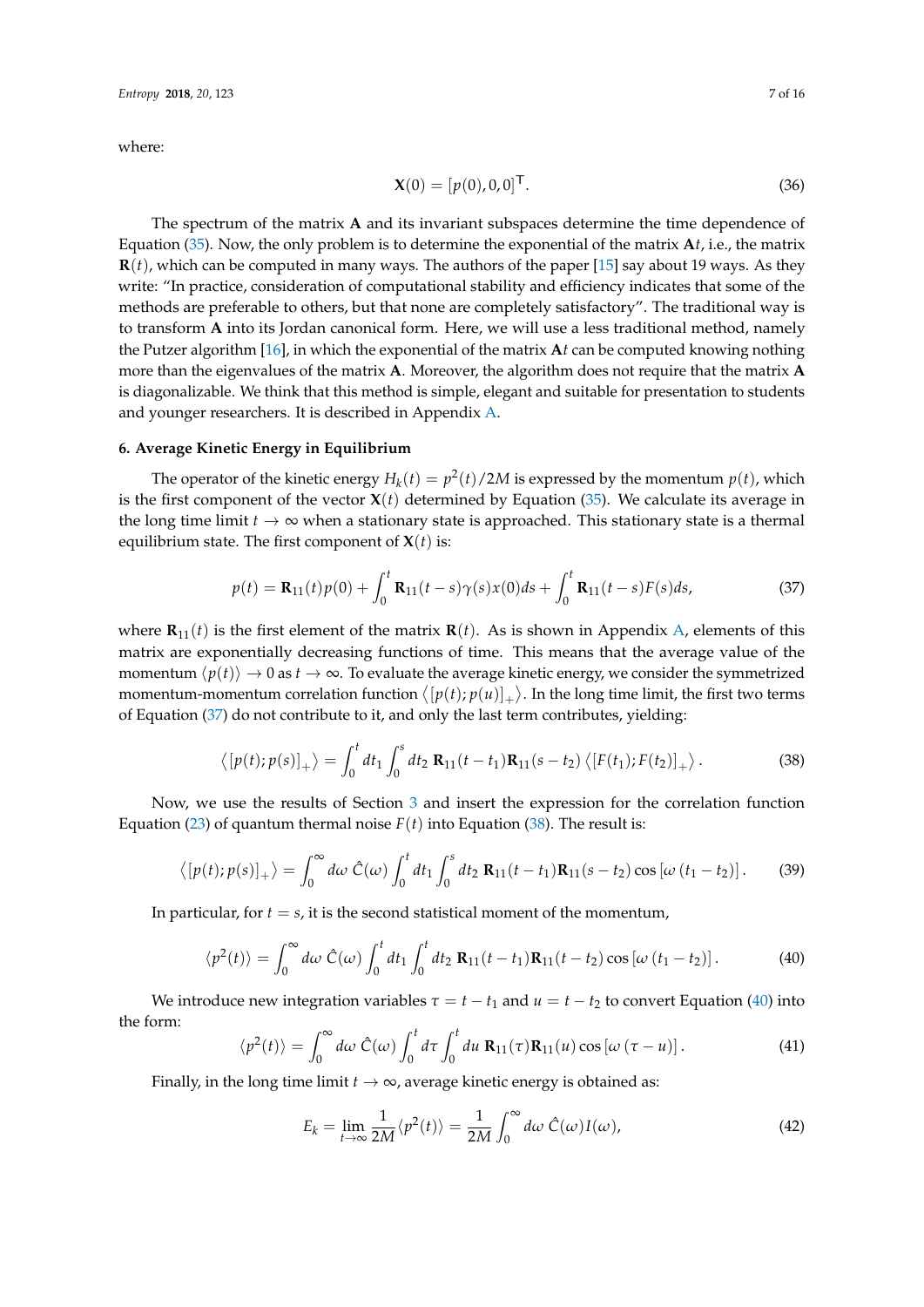where:

<span id="page-8-0"></span>
$$
I(\omega) = \int_0^\infty d\tau \int_0^\infty du \ \mathbf{R}_{11}(\tau) \mathbf{R}_{11}(u) \cos\left[\omega\left(\tau - u\right)\right]. \tag{43}
$$

At this point, we use the fluctuation-dissipation relation Equation [\(24\)](#page-4-2) to express the noise correlation spectrum  $\hat{C}(\omega)$  by the noise dissipation spectrum  $\hat{\gamma}(\omega)$ , which, via Form [\(25\)](#page-5-2) for the dissipation function  $\gamma(t)$  and its inverse Fourier transform, is given by:

$$
\hat{\gamma}(\omega) = \frac{2}{\pi} \int_0^{+\infty} \gamma(t) \cos(\omega t) dt = \frac{\gamma_0 \varepsilon^2}{\pi} \left[ \frac{1}{(\omega + \Omega)^2 + \varepsilon^2} + \frac{1}{(\omega - \Omega)^2 + \varepsilon^2} \right].
$$
 (44)

The function  $I(\omega)$  in Equation [\(43\)](#page-8-0) is calculated from the relation Equation [\(A11\)](#page-13-1) in Appendix [A.](#page-13-0) Its explicit form is given by Equation [\(A16\)](#page-14-1) in Appendix [B.](#page-14-2) The numerator of  $I(\omega)$  cancels with the denominator in Equation [\(44\)](#page-8-1), and finally, we obtain:

<span id="page-8-3"></span><span id="page-8-1"></span>
$$
E_k = \int_0^\infty d\omega \, \frac{\hbar \omega}{4} \coth\left(\frac{\hbar \omega}{2k_B T}\right) \, \mathbb{P}(\omega),\tag{45}
$$

where:

<span id="page-8-2"></span>
$$
\mathbb{P}(\omega) = \frac{2}{\pi} \frac{\mu_0 \varepsilon^2 \left(\omega^2 + \varepsilon^2 + \Omega^2\right)}{\omega^6 + 2\omega^4 \left(\varepsilon^2 - \Omega^2 - \mu_0 \varepsilon\right) + \omega^2 \left(\mu_0^2 \varepsilon^2 + 2\mu_0 \varepsilon \Omega^2 - 2\mu_0 \varepsilon^3 + \Omega^4 + 2\Omega^2 \varepsilon^2 + \varepsilon^4\right) + \mu_0^2 \varepsilon^4}.
$$
 (46)

We used the definition Equation [\(28\)](#page-6-3) for  $\mu = \mu_0 \varepsilon$ . We rewrite it in this form because both  $\mu_0$  and *ε* have the unit of frequency (1/s). Moreover,  $\mu_0 = \gamma_0/M$  defines the rescaled coupling strength of the Brownian particle to the thermostat. The reciprocal  $1/\mu_0 = M/\gamma_0$  has the unit of time, and in the case of a classical free Brownian particle, it is the relaxation time of the particle velocity  $v = \dot{x}$  (obtained from the Newton equation  $M\dot{v} = -\gamma_0 v$  or, equivalently, it is the correlation time occurring in the velocity-velocity correlation function.

The function  $\mathbb{P}(\omega)$  has no poles on a real axis because the denominator in Equation [\(46\)](#page-8-2) can be rewritten in the form  $x[(x+c_1)^2+c_2]+c_3>0$  for  $x=\omega^2$ ,  $c_1=\varepsilon^2-\Omega^2-\mu_0\varepsilon$ , positive  $c_2=4\varepsilon^2\Omega^2$ and positive  $c_3 = \mu_0^2 \varepsilon^4$ . As a consequence, the integral in Equation [\(45\)](#page-8-3) exists for any fixed values of parameters. Various forms of the expression Equation [\(45\)](#page-8-3) have previously been derived [\[17–](#page-16-4)[19\]](#page-16-5). However, the influence of the dissipation function Equation [\(25\)](#page-5-2) on system properties, in particular in the context of average kinetic energy, has not been discussed.

The expression Equation  $(45)$  with the integrand Equation  $(46)$  is a quantum version of the equipartition theorem. It differs from its classical counterpart, like in Equation [\(4\)](#page-2-1). The dependence of  $E_k$  on temperature is involved in the integrand of Equation [\(45\)](#page-8-3) and cannot be presented in an explicit, simple way. We note that there are four characteristic times  $\tau_1 = 1/\mu_0 = M/\gamma_0$ ,  $\tau_2 = \tau_c = 1/\varepsilon$ ,  $\tau_3 =$  $1/\Omega$  and  $\tau_4 = \hbar/k_BT$  (called the thermal time) and four corresponding frequencies  $\mu_0, \varepsilon, \Omega$  and  $k_BT/\hbar$ (called the Matsubara frequency), which all influence the temperature dependence of *E<sup>k</sup>* .

Now, we want to take a look at the relation Equation [\(45\)](#page-8-3) from another point of view. To this aim, we use the expression Equation [\(2\)](#page-2-0) for the average kinetic energy of a single harmonic oscillator and rewrite Equation [\(45\)](#page-8-3) in the form:

<span id="page-8-4"></span>
$$
E_k = \langle \mathcal{E}_k \rangle = \int_0^\infty d\omega \; \mathcal{E}_k(\omega) \; \mathbb{P}(\omega). \tag{47}
$$

The function  $\mathbb{P}(\omega)$  is positive,  $\mathbb{P}(\omega) > 0$ , and normalizable (see Equation [\(A23\)](#page-15-7) in Appendix [C\)](#page-14-0),

<span id="page-8-5"></span>
$$
\int_0^\infty d\omega \, \mathbb{P}(\omega) = 1. \tag{48}
$$

Therefore, there exists a random variable *ξ* for which P is its probability distribution. From the mathematical point of view, Equation [\(47\)](#page-8-4) is an average value of the function  $\mathcal{E}_k(\xi)$  of the random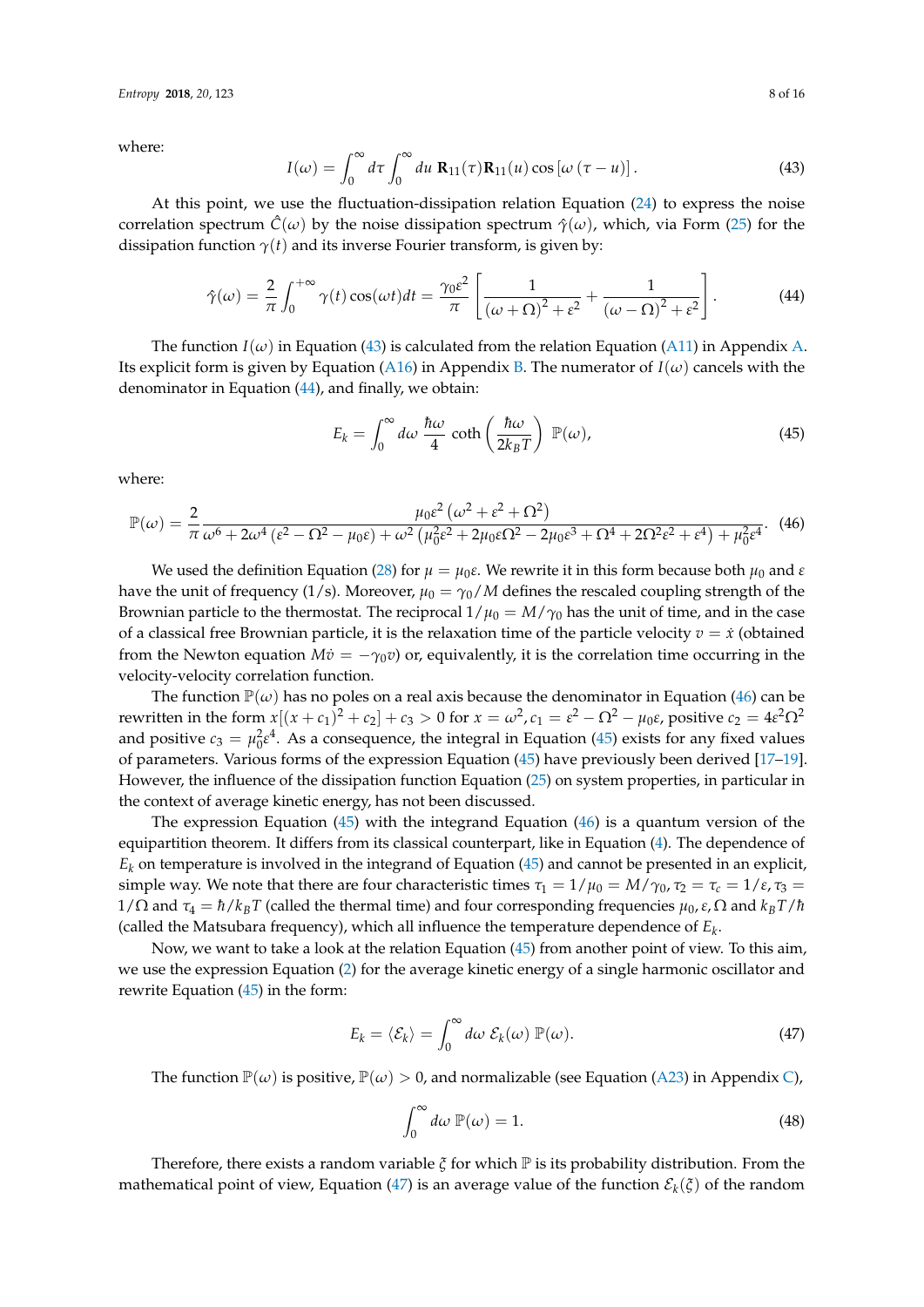variable *ξ* (physicists frequently equate it with the integration variable). It allows presenting an interesting interpretation of the quantum equipartition theorem: the average kinetic energy  $E_k$  of the Brownian particle is strongly related to the thermally-averaged kinetic energy  $\mathcal{E}_k(\omega)$  per one degree of freedom of oscillators of the environment. Because frequencies *ω* of oscillators are random variables,  $\mathcal{E}_k(\omega)$  has to be additionally averaged over all possible frequencies  $\omega$  distributed according to the probability density  $\mathbb{P}(\omega)$  in which details of the particle-environment interaction are present via the parameters of the dissipation function  $\gamma(t)$ .

#### <span id="page-9-0"></span>**7. Discussion**

#### *7.1. Average Kinetic Energy in Terms of Series*

From the relation Equation [\(45\)](#page-8-3), it is difficult to draw conclusions on the dependence of the average kinetic energy on the system parameters. Therefore, we present another form of *E<sup>k</sup>* . To this aim, we exploit the series expansion [\[20\]](#page-16-6):

<span id="page-9-2"></span><span id="page-9-1"></span>
$$
x \coth\left(\frac{x}{2}\right) = 2 + 4 \sum_{n=1}^{\infty} \frac{x^2}{x^2 + 4\pi^2 n^2}
$$
 (49)

which allows calculating the integral in Equation [\(45\)](#page-8-3). More details are presented in Appendix [C.](#page-14-0) From Equation [\(A25\)](#page-15-8) in this appendix, we get the expression:

$$
E_k = \frac{k_B T}{2} \left[ 1 + 2 \sum_{n=1}^{\infty} \frac{\hbar \mu_0 \hbar \varepsilon (\hbar \varepsilon + 2 \pi n k_B T)}{\hbar \mu_0 \hbar \varepsilon (\hbar \varepsilon + 2 \pi n k_B T) + 2 \pi n k_B T (\hbar \varepsilon + 2 \pi n k_B T)^2 + 2 \pi n k_B T (\hbar \Omega)^2} \right].
$$
 (50)

Here, the average kinetic energy is represented by an infinite series, and some information on  $E_k$  can be inferred from this form. Since for  $n \geq 1$ , all terms under the sum are non-negative, hence 2*Ek*/*kBT* is a lower bound for the energy *E<sup>k</sup>* . Therefore, the kinetic energy in a quantum regime is always greater than the classical one. The term under the sum is a rational function of four characteristic energies  $k_B T$ ,  $h\mu_0$ ,  $\hbar\epsilon$ ,  $\hbar\Omega$ . The numerator and denominator are the products of energy to a power of three, like, e.g.,  $(h\mu_0)$  ( $\hbar\epsilon$ ) ( $k_BT$ ). It is easy to observe that each term under the sum is a non-increasing function with respect to  $\Omega$  because it occurs only in the denominator. Moreover, it can be shown that partial derivatives of each term with respect to  $\mu_0$  and  $\varepsilon$  are non-negative, and it follows that all terms are non-decreasing with respect to *µ*<sup>0</sup> and *ε*, respectively. As a consequence, *E<sup>k</sup>* is a non-increasing function of  $Ω$  and a non-decreasing function of  $μ_0$  and  $ε$ .

At a fixed temperature, the kinetic energy  $E_k$  is finite for all finite values of parameters and behaves in the following way (see Figure [1\)](#page-10-0):

- (i)  $E_k$  increases monotonically to infinity when the coupling strength  $\mu_0$  increases to infinity.
- (ii) When the decay rate  $\varepsilon = 1/\tau_c$  grows from zero to infinity,  $E_k$  grows from its classical value to infinity. In other words, for a very long decay time  $\tau_c$ , kinetic energy approaches its classical value Equation [\(4\)](#page-2-1). When  $\tau_c \rightarrow 0$ , the kinetic energy diverges.
- (iii) For  $\Omega = 0$  (the Drude model),  $E_k$  starts from some maximal value for a given set of parameters, and next, it decreases when  $\Omega$  increases.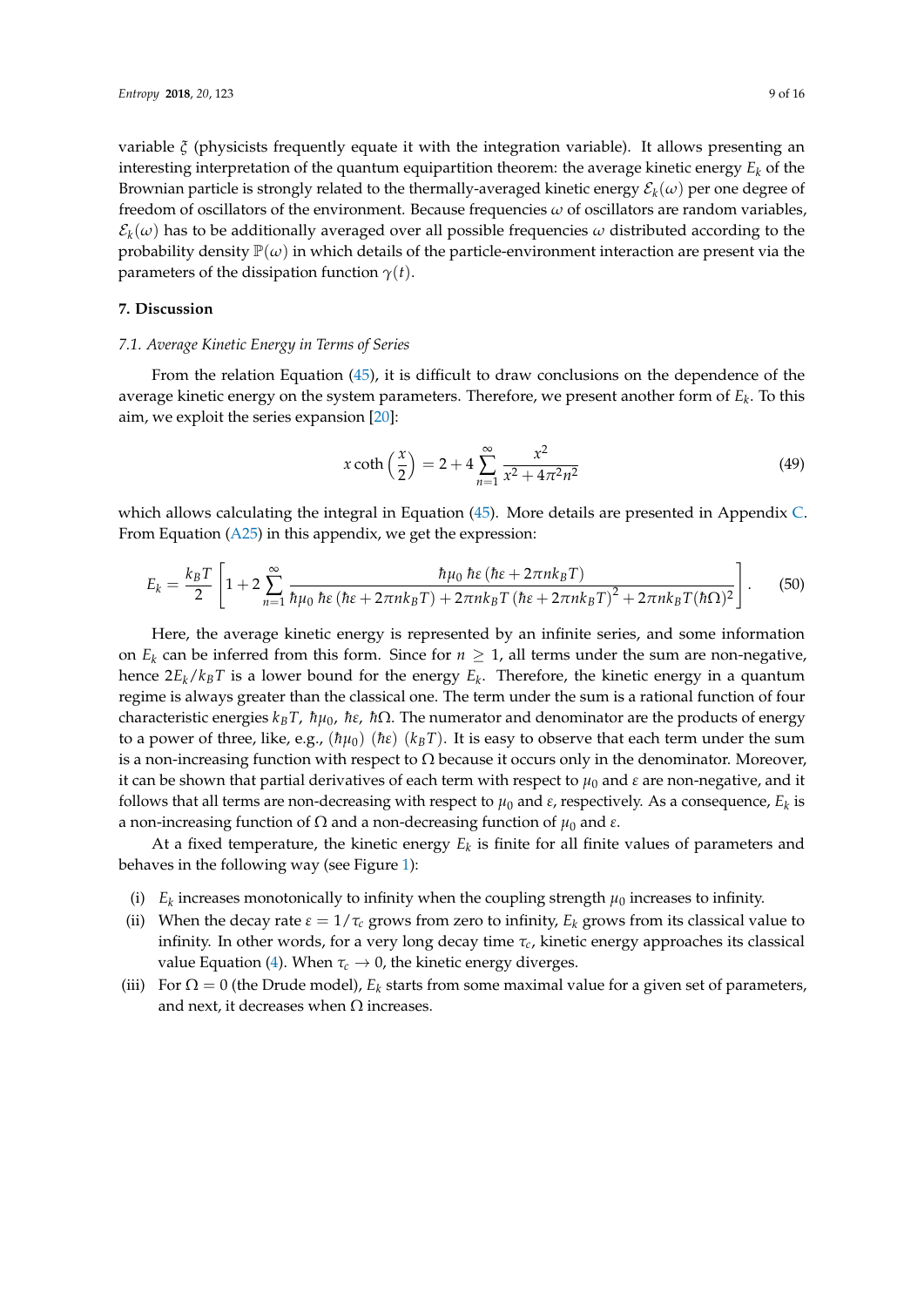<span id="page-10-0"></span>

**Figure 1.** Average kinetic energy of the free Brownian particle as a function of rescaled temperature. (a) The influence of the rescaled particle-thermostat coupling strength  $\tilde{\mu}_0 = \mu_0/\epsilon$ . The rescaled energy is  $\tilde{E} = E_k/\hbar \epsilon$ , and the rescaled temperature is  $\tilde{T} = k_B T/\hbar \epsilon$ . The rescaled  $\tilde{\Omega} = \Omega/\epsilon = 1$ . (**b**) The influence of the rescaled inverse decay time  $\tilde{\varepsilon} = \varepsilon / \mu_0$ . The rescaled energy is  $\tilde{E} = E_k / \hbar \mu_0$ , and the rescaled temperature is  $\tilde{T} = k_B T / \hbar \mu_0$ . The rescaled  $\tilde{\Omega} = \Omega / \mu_0 = 1$ . (c) The influence of the rescaled frequency  $\tilde{\Omega} = \Omega / \mu_0$ . The rescaled energy is  $\tilde{E} = E_k / \hbar \mu_0$ , and the rescaled temperature is  $\tilde{T} = k_B T / \hbar \mu_0$ . The rescaled  $\tilde{\varepsilon} = \varepsilon / \mu_0 = 1$ .

#### *7.2. High Temperature Regime*

We focus now on the regime of high temperatures. In this regime, when  $T \to \infty$ , we use the approximation:

<span id="page-10-2"></span>
$$
\coth\left(\frac{\hbar\omega}{2k_BT}\right) \approx \frac{2k_BT}{\hbar\omega}.\tag{51}
$$

Then, Equation [\(45\)](#page-8-3) reduces to the form:

<span id="page-10-1"></span>
$$
E_k = \frac{1}{2}k_B T \tag{52}
$$

because the integral that occurs in Equation [\(45\)](#page-8-3), according to Equation [\(48\)](#page-8-5), is one. It is valid for any values of the parameters  $\mu_0$ ,  $\varepsilon = 1/\tau_c$  and  $\Omega$ , which characterize and are involved in the dissipation kernel *γ*(*t*) defined in Equation [\(25\)](#page-5-2). In particular, Equation [\(52\)](#page-10-1) holds for weak, as well as strong system-environment interactions. The same Form [\(52\)](#page-10-1) is obtained from Equation [\(50\)](#page-9-1). Indeed, each term under the sum behaves as  $T/T^3 \sim 1/T^2$  when  $T \to \infty$ , and each term under the sum tends to zero. Only the first term survives, and Equation [\(50\)](#page-9-1) is well approximated by Equation [\(52\)](#page-10-1).

Let us now comment on the above approximations from the mathematical point of view. The approximation Equation [\(51\)](#page-10-2) is valid when  $\hbar \omega / 2k_B T \ll 1$ . However, let us observe that for any large value of  $2k_BT$ , there is a larger value of  $\hbar\omega$  because the integration over  $\omega$  in Equation [\(45\)](#page-8-3) is to infinity and the inequality  $\hbar \omega / 2k_B T << 1$  is not satisfied for all  $\omega$ . Nevertheless, Equation [\(52\)](#page-10-1) is a correct approximation of Equation [\(45\)](#page-8-3), and it can be shown by rigorous mathematical means.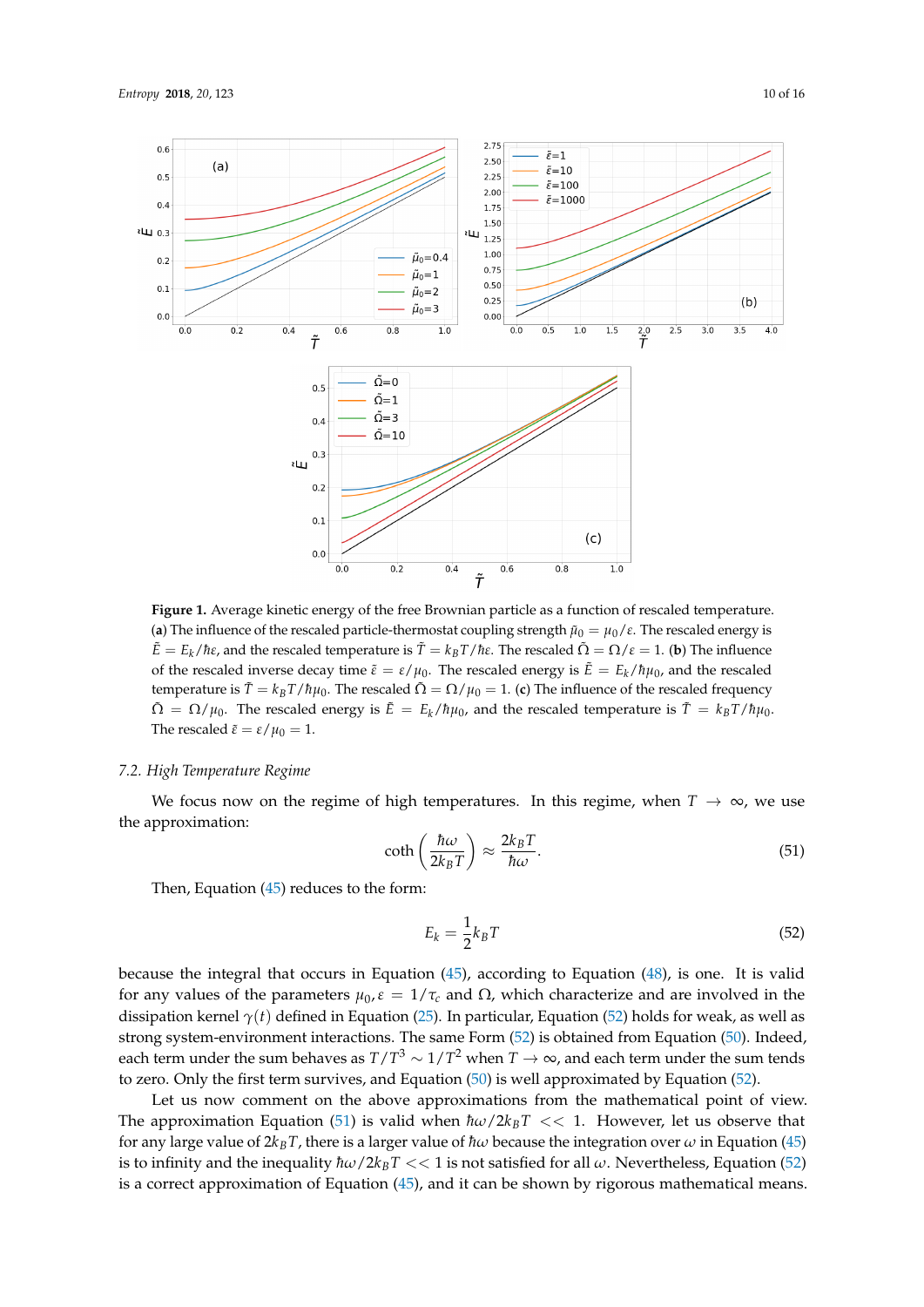Moreover, it is supported by the method based on Equation [\(50\)](#page-9-1). Because the series in Equation [\(50\)](#page-9-1) is uniformly convergent, we can take the limit  $T \to \infty$ . Consequently, it implies Equation [\(52\)](#page-10-1).

#### *7.3. Low Temperature Regime*

Let us note that the expression Equation [\(50\)](#page-9-1) is not suitable for the calculation of the zero temperature limit because the indeterminate form 'zero times infinity' occurs. Equation [\(45\)](#page-8-3) is more convenient. When temperature is low,  $T \rightarrow 0$ , the cotangent function can be approximated as follows:

$$
\coth(x) = 1 + 2 \frac{e^{-2x}}{1 - e^{-2x}} \approx 1 + 2e^{-2x}, \quad x = \frac{\hbar \omega}{2k_B T}.
$$
\n(53)

We insert this expression into Equation [\(45\)](#page-8-3) and obtain:

$$
E_k = E_0 + E_1(T),
$$
\n(54)

where:

$$
E_0 = \frac{1}{4} \int_0^\infty d\omega \; \hbar \omega \, \mathbb{P}(\omega) \tag{55}
$$

is the average kinetic energy for temperature  $T = 0$ , i.e., when the thermostat is in a vacuum state and:

$$
E_1(T) = \frac{1}{2} \int_0^\infty d\omega \; \hbar \omega \, \mathbb{P}(\omega) \exp\left[-\frac{\hbar \omega}{k_B T}\right] \tag{56}
$$

is the first correction for small temperature  $T > 0$ .

The kinetic energy  $E_0$  at  $T = 0$  is finite for all finite values of parameters. Its parameters dependence is visualized in Figure [1,](#page-10-0) and it follows that:

- (i)  $E_0$  increases monotonically from zero to infinity when the coupling strength  $\mu_0$  increases from zero to infinity.
- (ii) When the decay rate  $\varepsilon = 1/\tau_c$  grows from zero to infinity,  $E_0$  grows from zero to infinity.
- (iii) For  $\Omega = 0$  (the Drude model),  $E_0$  starts from some maximal value for a given set of parameters, and next, it decreases when  $\Omega$  increases.

#### *7.4. Regime of Long Memory Time*

The damping kernel  $\gamma(t)$  in the Langevin Equation [\(12\)](#page-3-5) describes memory effects determined by the relaxation (decay) time *τc*. For time scales shorter than *τc*, memory effects can play an important role. For times longer than *τc*, memory effects can be neglected, and the Ohmic model can be applied. Now, we consider the case of a long decay time *τc*. More precisely, we assume that *τc* is much longer than the thermal Matsubara time  $\hbar/k_BT$ , namely,

<span id="page-11-0"></span>
$$
\tau_c = \frac{1}{\varepsilon} \gg \frac{\hbar}{2\pi k_B T}.\tag{57}
$$

In other words,  $\hbar \varepsilon$  <<  $2\pi k_B T$ , and then,  $\hbar \varepsilon$  +  $2\pi n k_B T \approx 2\pi n k_B T$  in Equation [\(50\)](#page-9-1). In this regime, Equation [\(50\)](#page-9-1) takes the form:

$$
E_k = \frac{k_B T}{2} \left[ 1 + 2 \sum_{n=1}^{\infty} \frac{\hbar^2 \mu_0 \,\varepsilon}{\hbar^2 (\mu_0 \varepsilon + \Omega^2) + (2 \pi n k_B T)^2} \right].
$$
 (58)

We can use Formula [\(49\)](#page-9-2) to rewrite the above equation in a more compact form as:

$$
E_k = \frac{k_B T}{2} \left[ \frac{\Omega^2}{\varepsilon \mu_0 + \Omega^2} + \frac{\hbar \varepsilon \mu_0}{2k_B T \sqrt{\varepsilon \mu_0 + \Omega^2}} \coth\left( \frac{\hbar \sqrt{\varepsilon \mu_0 + \Omega^2}}{2k_B T} \right) \right].
$$
 (59)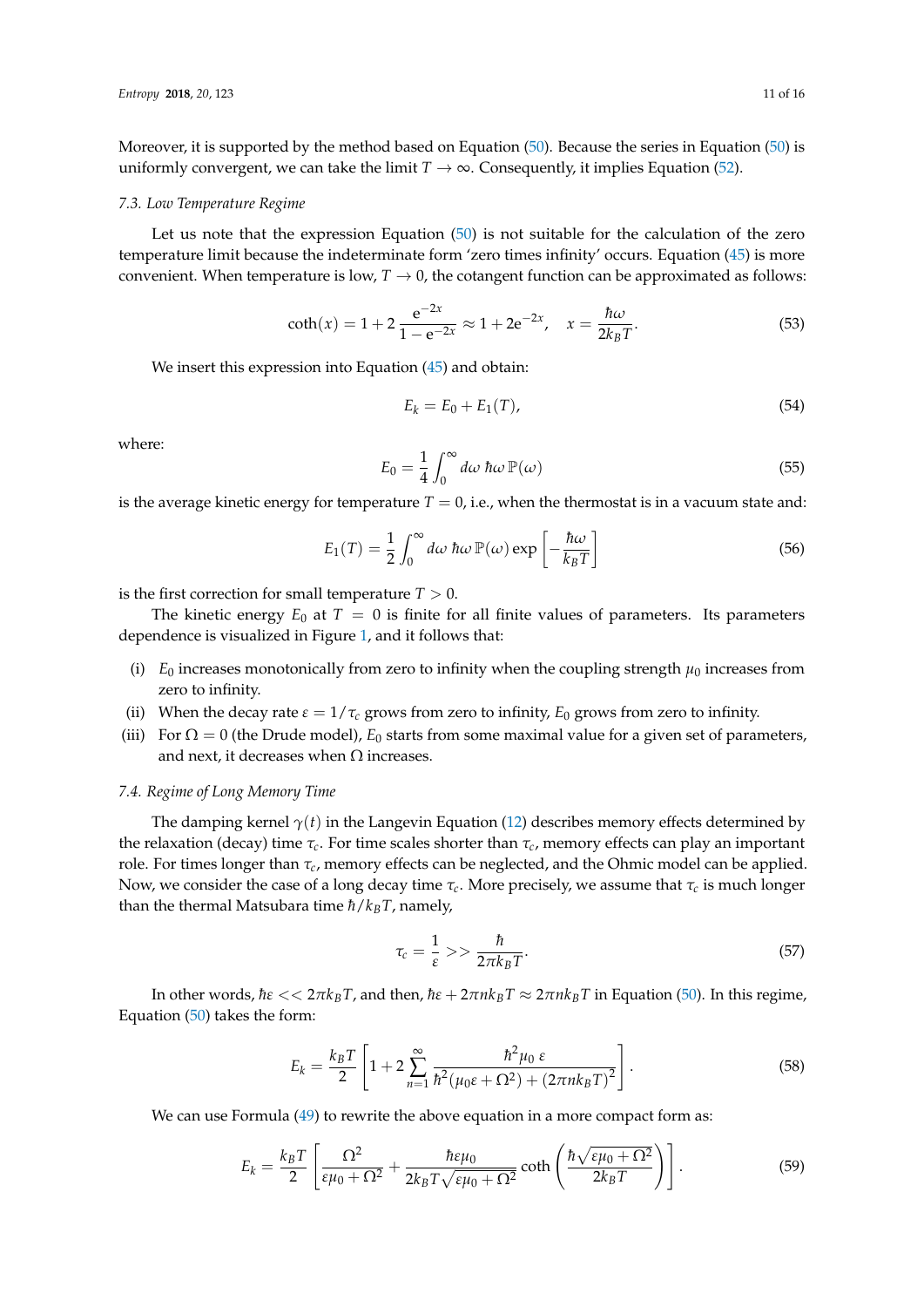For the Drude model, when  $\Omega = 0$ , it reduces to the following equation:

$$
E_k = \frac{1}{4} \hbar \sqrt{\varepsilon \mu_0} \coth\left(\frac{\hbar \sqrt{\varepsilon \mu_0}}{2k_B T}\right).
$$
 (60)

This is a surprising result because it looks like Equation [\(2\)](#page-2-0) for the averaged kinetic energy of the oscillator with its redefined eigenfrequency  $\omega_0 = \sqrt{\varepsilon \mu_0}$ . Remember that the relation Equation [\(57\)](#page-11-0) should be satisfied, and this means that:

$$
\tau_c >> 1.21 \times 10^{-12} \frac{1}{T} \text{ s K.}
$$
\n(61)

e.g., for a temperature of 1 Kelvin, *τ<sup>c</sup>* >> 10−<sup>12</sup> s, while for 10−<sup>4</sup> Kelvin, *τ<sup>c</sup>* >> 10−<sup>8</sup> s. Therefore, for higher temperatures, it is easier to fulfil this condition.

#### <span id="page-12-0"></span>**8. Conclusions**

In summary, in the framework of the Generalized Langevin Equation (GLE), we studied the kinetic energy of a quantum Brownian particle in an equilibrium state. We assumed a relatively general form of the integral kernel of GLE and analyzed kinetic energy in selected regimes like high or low temperature limits. In the high temperature limit, the standard result of the classical statistical mechanics of the equipartition energy  $E_k = k_B T/2$  is valid independently of the strength of the system-environment interaction, decay of the dissipation kernel and its frequency parameter. In the zero temperature regime, when fluctuations of the environment vacuum influence the system, average kinetic energy of the free Brownian particle is non-zero, and its value depends on parameters of the dissipation function. In particular, it is an increasing function of the coupling strength quantified by the parameter  $\gamma_0$  or the rescaled parameter  $\mu_0$ . It is also interesting that when the decay time  $\tau_c$  in the dissipation kernel tends to zero, average kinetic energy grows to infinity [\[19\]](#page-16-5). This means that the assumption of zero decay time is not physically correct, and memory effects have to be taken into account.

We propose a new interpretation of the relation Equation [\(45\)](#page-8-3): the average kinetic equation of the Brownian particle equals the thermally-averaged kinetic energy per one degree of freedom of thermostat oscillators, additionally averaged over randomly-distributed oscillator frequencies. Our conjecture is that this interpretation is not only for this particular system, but it may be universal, at least for some classes of systems.

We considered an exactly solved model of a quantum open system. In a general case, only approximate results can be derived, e.g., in the so-called quantum Smoluchowski regime, an effective evolution equation of the Fokker–Planck type has been derived [\[21](#page-16-7)[,22\]](#page-16-8) and applied to many problems such as quantum diffusion [\[23,](#page-16-9)[24\]](#page-16-10) or quantum Brownian motors [\[25\]](#page-16-11). Some extensions to include reservoirs consisting of non-linear oscillators have been proposed [\[26\]](#page-16-12). Finally, it is worth mentioning a novel and alternative approach to attack the problem of a quantum Brownian particle, which is based on an adjoint master equation for a generic operator of the system [\[27\]](#page-16-13).

**Acknowledgments:** The work was supported by the Grant NCN 2015/19/B/ST2/02856.

**Author Contributions:** Paweł Bialas performed a part of the analytical calculations and all of the numerical work. Jerzy Łuczka performed a part of the analytical calculations. Both authors contributed to the planning and the discussion of the results, as well as to the writing of this work.

**Conflicts of Interest:** The authors declare no conflict of interest.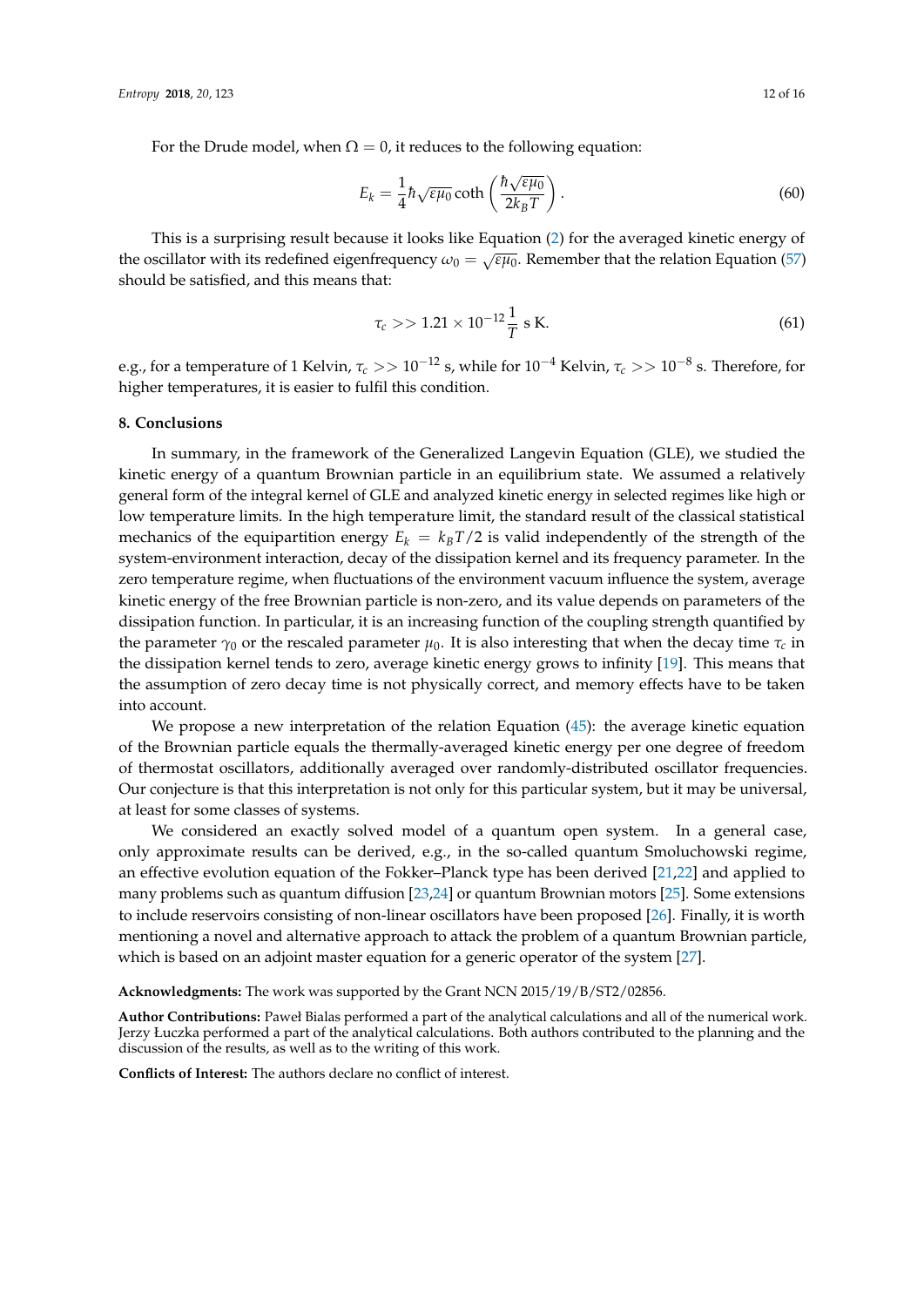#### <span id="page-13-0"></span>**Appendix A. Putzer Algorithm**

In the relation Equation [\(35\)](#page-6-2), the exponential of the matrix **A***t* is needed. We calculate it applying the Putzer method [\[16\]](#page-16-3). The exponential can be presented in the form:

<span id="page-13-2"></span>
$$
e^{At} = R(t) = r_1(t)I + r_2(t)P_1 + r_3(t)P_2,
$$
\n(A1)

where *I* is the identity matrix; the matrices  $P_1$  and  $P_2$  are determined by the relations:

$$
P_1 = \mathbf{A} - \lambda_1 I, \quad P_2 = (\mathbf{A} - \lambda_2 I) P_1 \tag{A2}
$$

and  $\lambda_j$  ( $j = 1, 2, 3$ ) are the eigenvalues (in any order and not necessarily distinct) of the matrix **A**. The functions  $r_j(t)$  takes the form:

$$
r_1(t) = e^{\lambda_1 t}, \tag{A3}
$$

$$
r_2(t) = e^{\lambda_2 t} \int_0^t e^{-\lambda_2 u} r_1(u) du = \frac{e^{\lambda_1 t} - e^{\lambda_2 t}}{\lambda_1 - \lambda_2},
$$
 (A4)

$$
r_3(t) = e^{\lambda_3 t} \int_0^t e^{-\lambda_3 u} r_2(u) du = \frac{1}{\lambda_1 - \lambda_2} \left[ \frac{e^{\lambda_1 t} - e^{\lambda_3 t}}{\lambda_1 - \lambda_3} - \frac{e^{\lambda_2 t} - e^{\lambda_3 t}}{\lambda_2 - \lambda_3} \right].
$$
 (A5)

The eigenvalues  $\lambda_j$  are the roots of the characteristic polynomial  $|\mathbf{A} - \lambda I| = 0$ , which explicitly reads:

<span id="page-13-4"></span>
$$
\lambda^3 + 2\varepsilon\lambda^2 + (\mu + \varepsilon^2 + \Omega^2)\lambda + \varepsilon\mu = 0.
$$
 (A6)

All eigenvalues have negative real parts, i.e.,  $\text{Re }\lambda_j < 0$ . The necessary and sufficient conditions for this to hold are the Routh–Hurwitz conditions, which for the cubic equation:

<span id="page-13-3"></span><span id="page-13-1"></span>
$$
\lambda^3 + a_2 \lambda^2 + a_1 \lambda + a_0 = 0 \tag{A7}
$$

take the form:

$$
a_2 = 2\varepsilon > 0, \quad a_0 = \varepsilon\mu > 0, \quad a_2a_1 - a_0 = 2\varepsilon(\varepsilon^2 + \Omega^2) + \varepsilon\mu > 0. \tag{A8}
$$

As a consequence, all functions  $r_j(t)$  are decreasing functions of time. The explicit forms of the matrices in Equation [\(A1\)](#page-13-2) read:

$$
P_1 = -\begin{bmatrix} \lambda_1 & 1 & 0 \\ -\mu & \lambda_1 + \varepsilon & \Omega \\ 0 & -\Omega & \lambda_1 + \varepsilon \end{bmatrix},
$$
 (A9)

$$
P_2 = \begin{bmatrix} \lambda_1 \lambda_2 - \mu & \lambda_1 + \lambda_2 + \varepsilon & \Omega \\ -\mu (\lambda_1 + \lambda_2 + \varepsilon) & (\lambda_1 + \varepsilon) (\lambda_2 + \varepsilon) - \mu - \Omega^2 & \Omega (\lambda_1 + \lambda_2 + 2\varepsilon) \\ \mu \Omega & -\Omega (\lambda_1 + \lambda_2 + 2\varepsilon) & (\lambda_1 + \varepsilon) (\lambda_2 + \varepsilon) - \Omega^2 \end{bmatrix}.
$$
 (A10)

What we need in Equation [\(43\)](#page-8-0) is the first element  $\mathbf{R}_{11}(t)$  of the matrix  $\mathbf{R}(t)$ . We exploit the above Formulas [\(A1\)](#page-13-2)–[\(A10\)](#page-13-3) and get:

$$
\mathbf{R}_{11}(t) = (\lambda_2 \lambda_3 - \mu) b_1 e^{\lambda_1 t} - (\lambda_1 \lambda_3 - \mu) b_2 e^{\lambda_2 t} + (\lambda_1 \lambda_2 - \mu) b_3 e^{\lambda_3 t},
$$
\n(A11)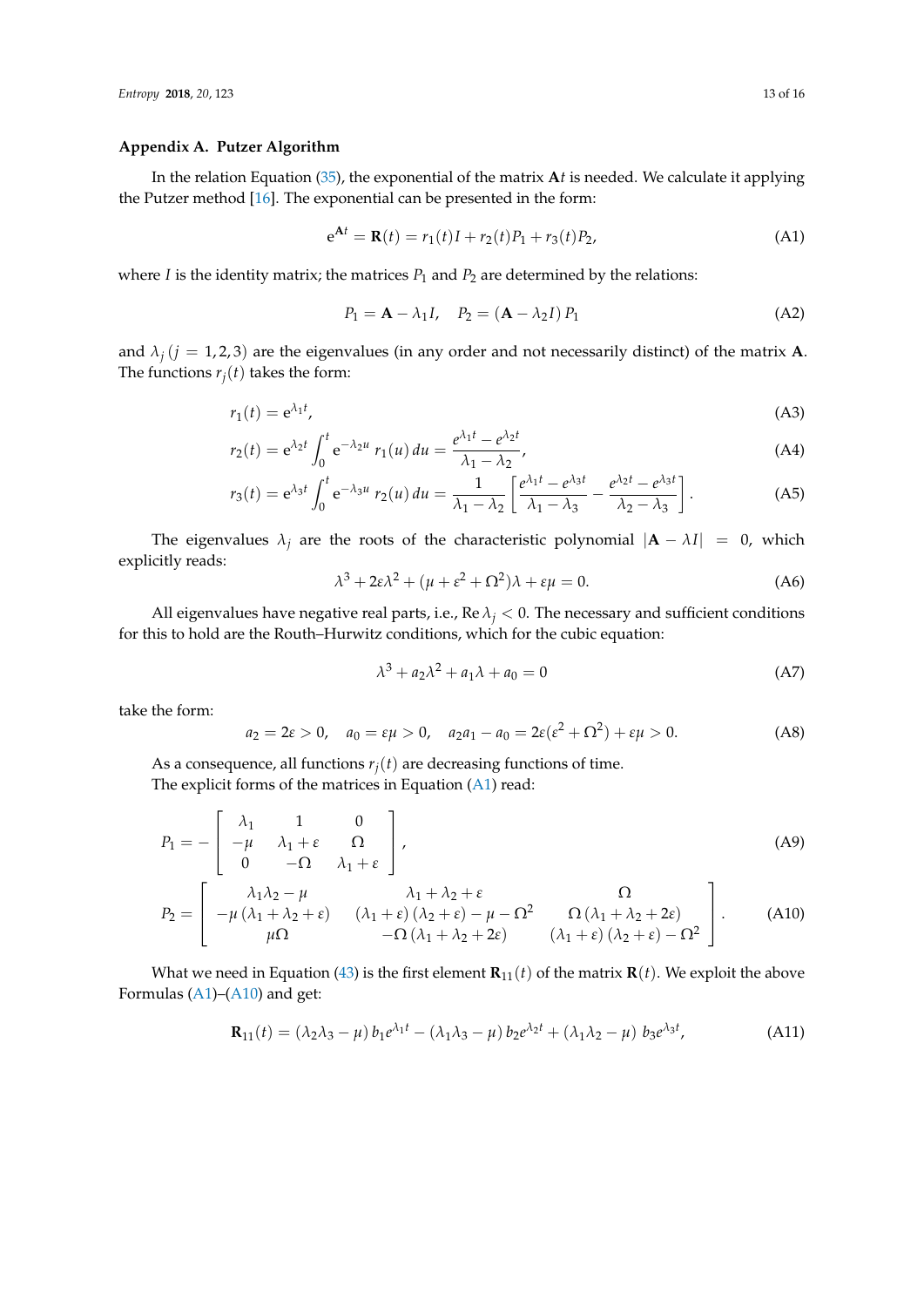where:

$$
b_1 = \frac{1}{\lambda_1^2 - \lambda_1 \lambda_2 - (\lambda_1 - \lambda_2)\lambda_3},\tag{A12}
$$

$$
b_2 = -\frac{1}{\lambda_1 \lambda_2 - \lambda_2^2 - (\lambda_1 - \lambda_2)\lambda_3},
$$
 (A13)

$$
b_3 = \frac{1}{\lambda_1 \lambda_2 - (\lambda_1 + \lambda_2)\lambda_3 + {\lambda_3}^2}.
$$
 (A14)

#### <span id="page-14-2"></span>**Appendix B. Calculation of**  $I(\omega)$

In this appendix, we calculate the function  $I(\omega)$  defined by Equation [\(43\)](#page-8-0). The integrand  $\mathbf{R}_{11}(t)$ is the exponential function Equation [\(A11\)](#page-13-1), and the double integral in Equation [\(43\)](#page-8-0) can easily be calculated. The result reads:

2

$$
I(\omega) = \frac{(\lambda_2 \lambda_3 - \mu)^2 b_1^2}{\lambda_1^2 + \omega^2} + \frac{(\lambda_1 \lambda_3 - \mu)^2 b_2^2}{\lambda_2^2 + \omega^2} + \frac{(\lambda_1 \lambda_2 - \mu)^2 b_3^2}{\lambda_3^2 + \omega^2} - \frac{2(\lambda_1 \lambda_2 + \omega^2)(\lambda_1 \lambda_3 - \mu)(\lambda_2 \lambda_3 - \mu) b_1 b_2}{\lambda_1^2 \lambda_2^2 + \omega^4 + (\lambda_1^2 + \lambda_2^2) \omega^2} + \frac{2(\lambda_1 \lambda_2 - \mu)(\lambda_1 \lambda_3 + \omega^2)(\lambda_2 \lambda_3 - \mu) b_1 b_3}{\lambda_1^2 \lambda_3^2 + \omega^4 + (\lambda_1^2 + \lambda_3^2) \omega^2} - \frac{2(\lambda_1 \lambda_2 - \mu)(\lambda_1 \lambda_3 - \mu)(\lambda_2 \lambda_3 + \omega^2) b_2 b_3}{\lambda_2^2 \lambda_3^2 + \omega^4 + (\lambda_2^2 + \lambda_3^2) \omega^2}
$$
\n
$$
(A15)
$$

<span id="page-14-4"></span><span id="page-14-3"></span>2

Inserting the coefficients  $b_j$  ( $j = 1, 2, 3$ ) from Equations [\(A12\)](#page-14-3)–[\(A14\)](#page-14-4) and using Vieta's formulas for the roots of the polynomial Equation  $(A6)$ , we obtain the final expression:

<span id="page-14-1"></span>
$$
I(\omega) = \frac{[(\omega + \Omega)^2 + \varepsilon^2][( \omega - \Omega)^2 + \varepsilon^2]}{\omega^6 + 2\omega^4 (\varepsilon^2 - \Omega^2 - \mu) + \omega^2 (\mu^2 + 2\mu\Omega^2 - 2\mu\varepsilon^2 + \Omega^4 + 2\Omega^2\varepsilon^2 + \varepsilon^4) + \mu^2\varepsilon^2}
$$
(A16)

This function occurs in Equation [\(42\)](#page-7-4) for the average kinetic energy.

#### <span id="page-14-0"></span>**Appendix C. Series Expansion for Kinetic Energy**

We will present Equation [\(45\)](#page-8-3) in the form of a series. To this aim, we introduce the dimensionless integral variable *θ* and parameters,

$$
\theta = \tau_T \omega, \quad \tau_T = \frac{\hbar}{k_B T} \tag{A17}
$$

$$
\hat{\mu}_0 = \tau_T \mu_0, \quad \hat{\varepsilon} = \tau_T \varepsilon, \quad \hat{\Omega} = \tau_T \Omega \tag{A18}
$$

Next, we exploit the series expansion [\[20\]](#page-16-6):

$$
\theta \coth\left(\frac{\theta}{2}\right) = 2 + 4 \sum_{n=1}^{\infty} \frac{\theta^2}{\theta^2 + 4\pi^2 n^2}
$$
 (A19)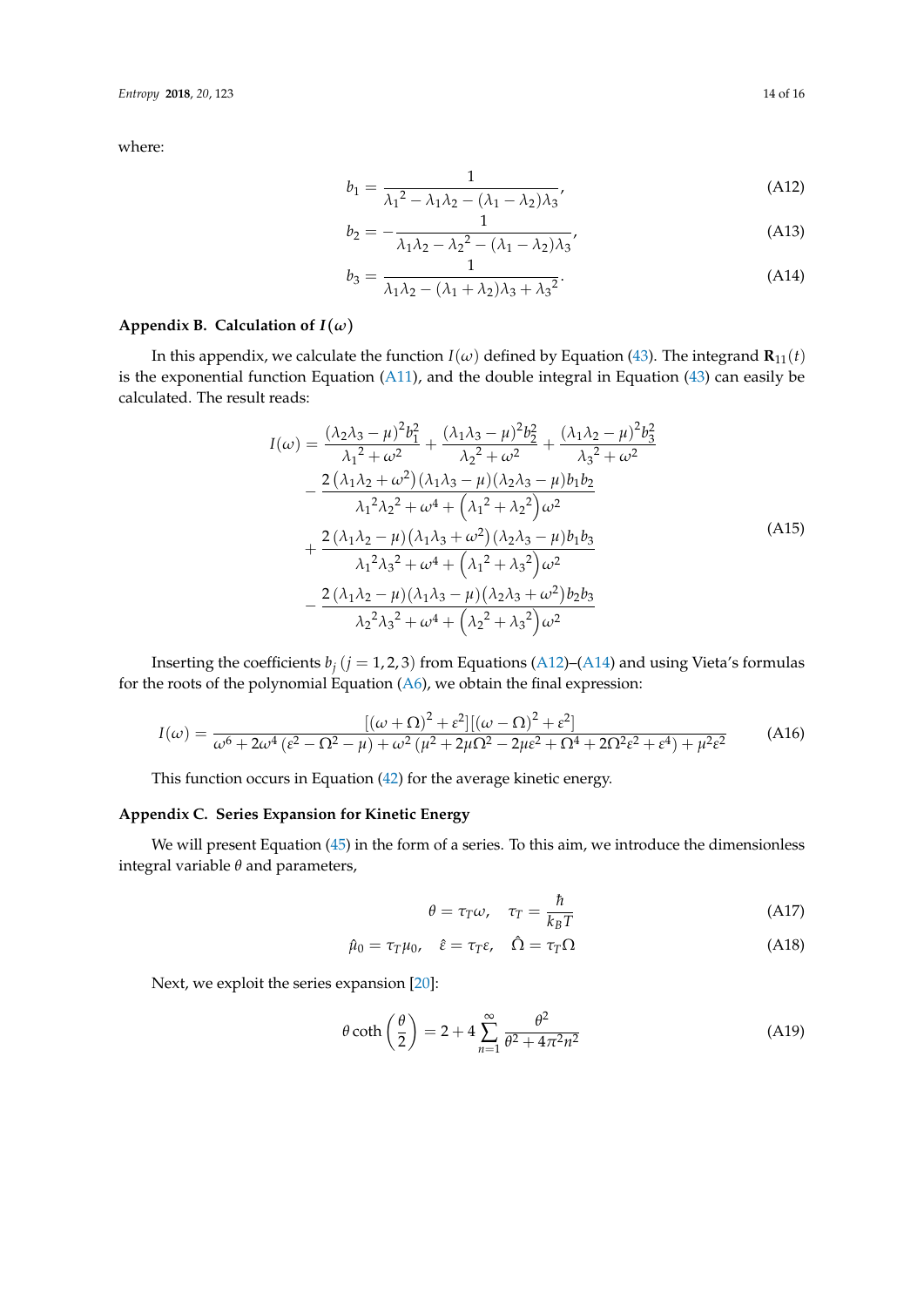*Entropy* **2018**, *20*, 123 15 of 16

Using the above expansion, we obtain the integrand of Equation  $(45)$  in the form of uniformly-convergent series. Therefore, we can utilize the Weierstrass theorem and integrate term by term as follows:

$$
\frac{2E_k}{kT} = I_0 + \sum_{n=1}^{\infty} I_n \tag{A20}
$$

$$
I_0 = \frac{2}{\pi} \int_0^\infty \frac{\hat{\mu}_0 \hat{\epsilon}^2 (\theta^2 + \hat{\Omega}^2 + \hat{\epsilon}^2)}{\theta^6 - 2\theta^4 (\hat{\Omega}^2 + \hat{\mu}_0 \hat{\epsilon} - \hat{\epsilon}^2) + \theta^2 (\hat{\Omega}^4 + 2\hat{\Omega}^2 \hat{\mu}_0 \hat{\epsilon} + 2\hat{\Omega}^2 \hat{\epsilon}^2 + \hat{\mu}_0^2 \hat{\epsilon}^2 - 2\hat{\mu}_0 \hat{\epsilon}^3 + \hat{\epsilon}^4) + \hat{\mu}_0^2 \hat{\epsilon}^4} d\theta
$$
(A21)

$$
I_n = \frac{1}{\pi} \int_0^\infty \frac{\hat{\mu}_0 \hat{\varepsilon}^2 (\theta^2 + \hat{\Omega}^2 + \hat{\varepsilon}^2)}{\theta^6 - 2\theta^4 (\hat{\Omega}^2 + \hat{\mu}_0 \hat{\varepsilon} - \hat{\varepsilon}^2) + \theta^2 (\hat{\Omega}^4 + 2\hat{\Omega}^2 \hat{\mu}_0 \hat{\varepsilon} + 2\hat{\Omega}^2 \hat{\varepsilon}^2 + \hat{\mu}_0^2 \hat{\varepsilon}^2 - 2\hat{\mu}_0 \hat{\varepsilon}^3 + \hat{\varepsilon}^4) + \hat{\mu}_0^2 \hat{\varepsilon}^4} \frac{4\theta^2}{4\pi^2 k^2 + \theta^2} d\theta \tag{A22}
$$

For all cases, the integrands are rational functions. The polynomial degrees of denominators are higher by four than the degree of polynomials in the numerators, and therefore, all integrals exist. We can use an elegant method of the residue theorem to calculate the integrals [\[6\]](#page-15-5). Manual calculations are long and tedious, but nowadays, this problem can be overcome by using any computer algebra system. We used SymPy (the Python library) for symbolic mathematics.

The integrand of the zero-th term  $I_0$  is the same as Equation  $(46)$ . The denominator of the integrand has six roots on the complex plane with three poles in the upper half-plane and three poles in the lower half-plane. We can choose a contour closed in the upper half-plane, and from the residue method, we obtain:

<span id="page-15-8"></span><span id="page-15-7"></span>
$$
I_0 = 1 \quad \Rightarrow \int_0^\infty d\omega \, \mathbb{P}(\omega) = 1. \tag{A23}
$$

For remaining terms, we obtain the expression for  $I_n$  in the following form:

$$
I_n = \frac{2\hat{\mu}_0 \hat{\varepsilon} \left(\hat{\varepsilon} + 2\pi n\right)}{\hat{\mu}_0 \hat{\varepsilon} \left(\hat{\varepsilon} + 2\pi n\right) + 2\pi n \left(\hat{\varepsilon} + 2\pi n\right)^2 + 2\pi \hat{\Omega}^2 n}.
$$
\n(A24)

Finally,

$$
\frac{2E_k}{k_B T} = 1 + \sum_{n=1}^{\infty} \frac{2\hat{\mu}_0 \hat{\varepsilon} \left(\hat{\varepsilon} + 2\pi n\right)}{\hat{\mu}_0 \hat{\varepsilon} \left(\hat{\varepsilon} + 2\pi n\right) + 2\pi n \left(\hat{\varepsilon} + 2\pi n\right)^2 + 2\pi \hat{\Omega}^2 n}.
$$
\n(A25)

Using this method, we obtain a form that is more convenient for discussing the general properties of kinetic energy with respect to system parameters. We presented this in Section [7.](#page-9-0)

#### **References**

- <span id="page-15-0"></span>1. Terletskií, Y.P. *Statistical Physics*; North-Holland: Amsterdam, The Netherlands, 1971.
- <span id="page-15-1"></span>2. Feynman, R.P. *Statistical Mechanics*; Westview Press: Reading, PA, USA, 1972.
- <span id="page-15-2"></span>3. Magalinskij, V.B. Dynamical Model in the Theory of Brownian Motion. *J. Exp. Theor. Phys.* **1959**, *36*, 1942–1944.
- <span id="page-15-3"></span>4. Weiss, U. *Quantum Dissipative Systems*; World Scientific: Singapore, 2008.
- <span id="page-15-4"></span>5. Łuczka, J. Non-Markovian stochastic processes: Colored noise. *Chaos* **2005**, *15*, 026107, doi:10.1063/1.1860471.
- <span id="page-15-5"></span>6. Byron, F.W.; Fuller, R.W. *Mathematics of Classical and Quantum Physics*; Dover: New York, NY, USA, 1992; Volume 2.
- <span id="page-15-6"></span>7. Ullersma, P. An exactly solvable model for Brownian motion: I. Derivation of the Langevin equation. *Physica* **1966**, *32*, 27–55, doi:10.1016/0031-8914(66)90102-9.
- 8. Ford, G.W.; Kac, J. On the quantum Langevin equation. *J. Stat. Phys.* **1987**, *46*, 803–810, doi:10.1007/BF01011142.
- 9. De Smedt, P.; Dürr, D.; Lebowitz, J.L. Quantum system in contact with a thermal environment: Rigorous treatment of a simple model. *Commun. Math. Phys.* **1988**, *120*, 195–231, doi:10.1007/BF01217962.
- 10. Van Kampen, N. Derivation of the quantum Langevin equation. *J. Mol. Liq.* **1997**, *71*, 97–107, doi:10.1016/S0167-7322(97)00002-0.